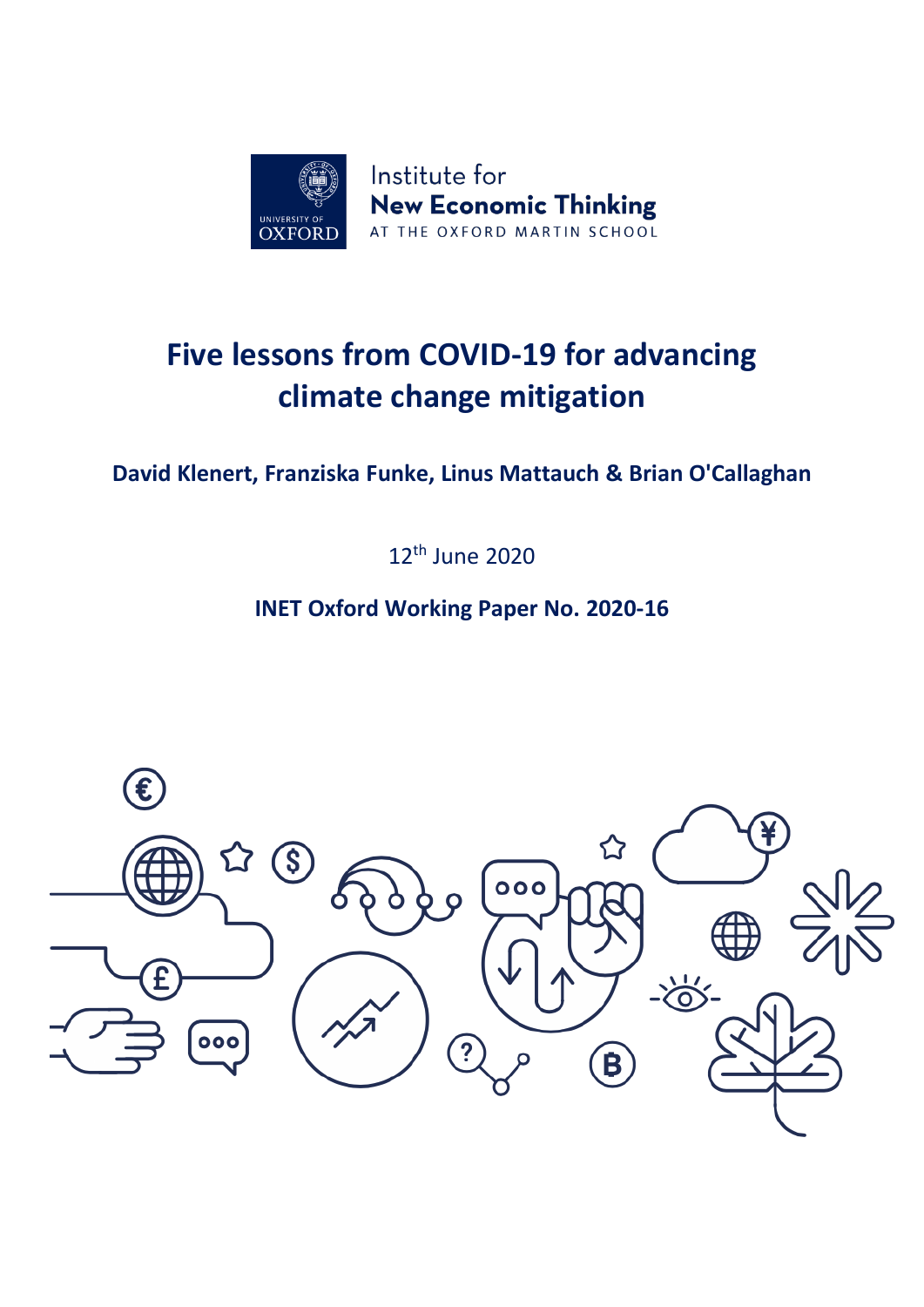# **Five lessons from COVID-19 for advancing climate change mitigation**

**David Klenert\* , Franziska Funke† , Linus Mattauch‡ , Brian O'Callaghan§**

#### **Abstract**

The nexus of COVID-19 and climate change has so far brought attention to short-term greenhouse gas (GHG) emissions reductions, public health responses and clean recovery stimulus packages. We take a more holistic approach, making five broad comparisons between the crises with five associated lessons for climate change mitigation policy. First, delay is costly. Second, policy design must overcome biases to human judgment. Third, inequality can be exacerbated without timely action. Fourth, global problems require multiple forms of international cooperation. Fifth, transparency of normative positions is needed to navigate value judgments at the science-policy interface. Learning from policy actions during the COVID-19 crisis could enhance efforts to reduce GHG emissions and prepare humanity for future crises.

# **Acknowledgements**

We thank Alex Clark, Ryan Rafaty, Christina Roolfs, Moritz Schwarz and Nigel Yau for helpful comments and Cameron Hepburn for support.

Joint Research Centre, European Commission. Calle Inca Garcilaso, 3, 41092 Seville, Spain. E-mail: david.klenert@ec.europa.eu. The scientific output expressed in this article does not imply a policy position of the European Commission.

<sup>&</sup>lt;sup>†</sup> Institute for New Economic Thinking at the Oxford Martin School and Smith School of Enterprise and the Environment, School of Geography and the Environment, University of Oxford. Email: franziska.funke@smithschool.ox.ac.uk

<sup>‡</sup> Institute for New Economic Thinking at the Oxford Martin School and Environmental Change Institute, School of Geography and the Environment, University of Oxford. Email: linus.mattauch@inet.ox.ac.uk

 $§$  Smith School for Enterprise and the Environment, School of Geography and the Environment, University of Oxford. Email: brian.ocallaghan@smithschool.ox.ac.uk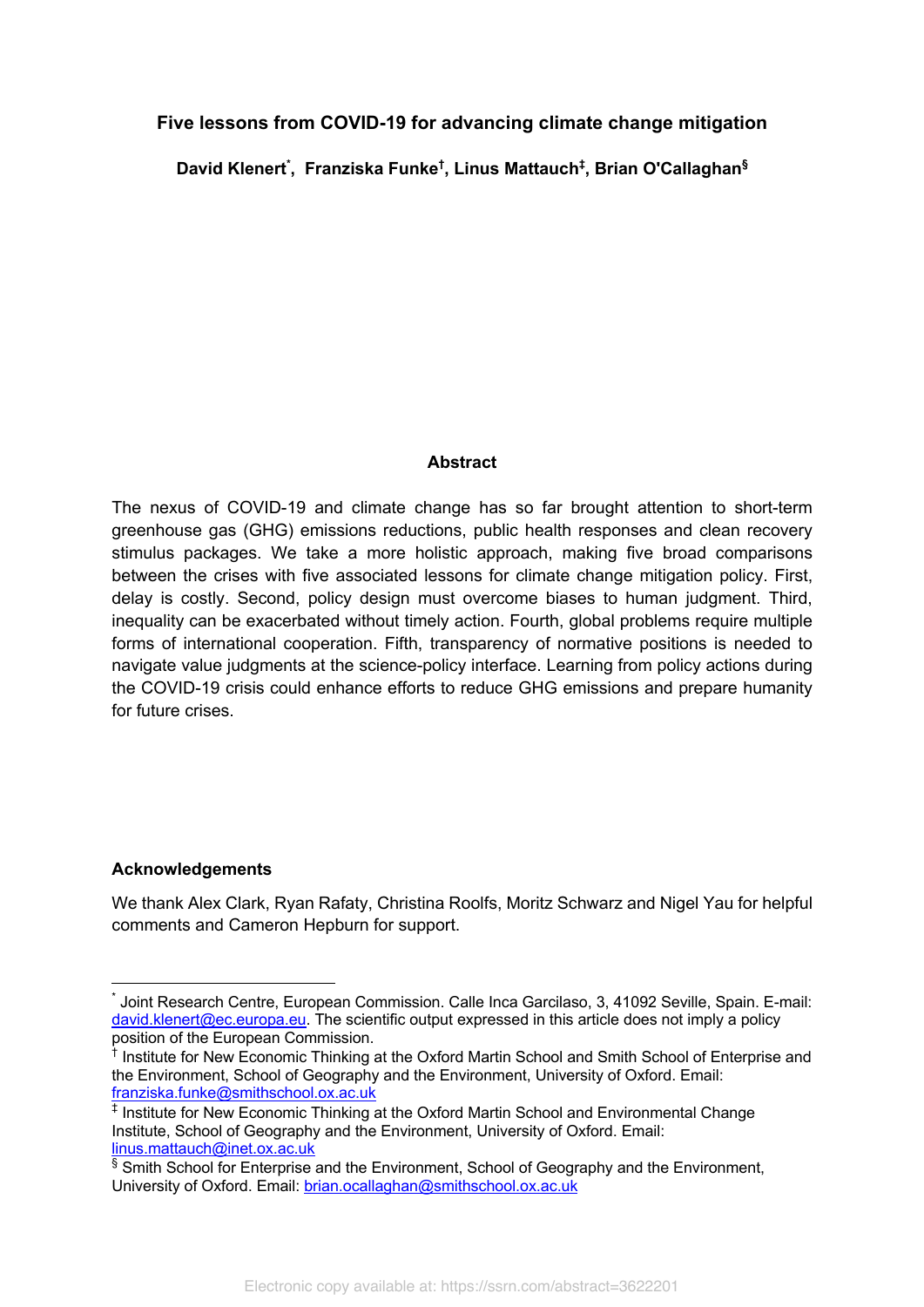#### **Introduction**

Increasing anthropogenic influence on the natural environment over many centuries (Goudie, 2018) has led to significant global challenges at the nexus of planetary and human health, of which COVID-19 may just be the latest manifestation.<sup>1</sup> Although the COVID-19 crisis is distinct in contemporary history in bringing simultaneous global health and economic impacts, it shares marked similarities with the climate crisis (Fuentes et al., 2020; Rockström and Edenhofer, 2020). The pandemic and climate change both present potentially devastating global problems with need for rapid remediating government intervention. This intervention, while inevitably creating losers, in both cases must be decisive and build on societal consensus.

The global economic consequences of COVID-19 will be dramatic. The IMF (2020a) predicts that global GDP will contract by 3% in 2020, far greater than during the 2008-2009 Global Financial Crisis, while the European Commission (2020a) expects an even larger reduction of 8% for the Euro Area. Present policy debate connecting climate change and COVID-19 primarily concerns remediating these economic damages using clean recovery stimulus packages (Hepburn et al., 2020; Koundouri, 2020; Rosenbloom and Markard, 2020).<sup>2</sup> However, the value of side-by-side COVID-19 and climate dialogues extend well beyond shortand medium-term fiscal policy (Helm, 2020). The crises face similar challenges in addressing institutional and societal barriers against effective action. Learning from policy actions during the COVID-19 crisis could enhance efforts in fighting global climate change, as well as preparing humanity for future crises.

We draw five policy lessons from the early stages of the pandemic. First, delay is costly, but early and determined action is politically difficult. Second, broad public support is critical for early action and underestimating damages impact support. Third, inequality can be exacerbated both by the threat itself and by mitigation policies, thus placing an additional constraint on policy making. Fourth, global problems require multiple forms of international cooperation and solidarity. Fifth, transparency of normative standpoints and effective communication strategies for inoculating citizens against misinformation are needed to navigate value judgments at the science-policy interface.

For each lesson, we precipitate conclusions for effective climate policy based on the reactions of global governments to the pandemic. The lessons covered in this piece reflect assumed long-run importance for the future of climate policy. Between lessons two, three and four, we gradually move from the micro to the macro level, by going from individual support among the citizenry, to community-wide distribution of resources and burdens, to international collaboration. Though it is important to consider the response to both the COVID-19 and climate crises on each level, one should be wary of how approaches may differ between levels due to subtle differences in the phenomena. While we choose to retain a close focus on climate

 $1$  Climate change and a surge in zoonose pandemics such as COVID-19 both result from human interference with natural environments (Settele et al., 2020). In fact, the occurrence of new pathogens such as Ebola, HIV, Marburg or SARS seems to have sped up in recent years as a consequence of human expansion into remote ecosystems (Johnson et al., 2020).

 $2$  A related discussion concerns reductions in GHG emissions that resulted from the pandemic and its economic consequences: Le Quéré et al. (2020), for instance, estimate that by mid April 2020, daily global CO2 emissions are on average 17% below their mean 2019 levels.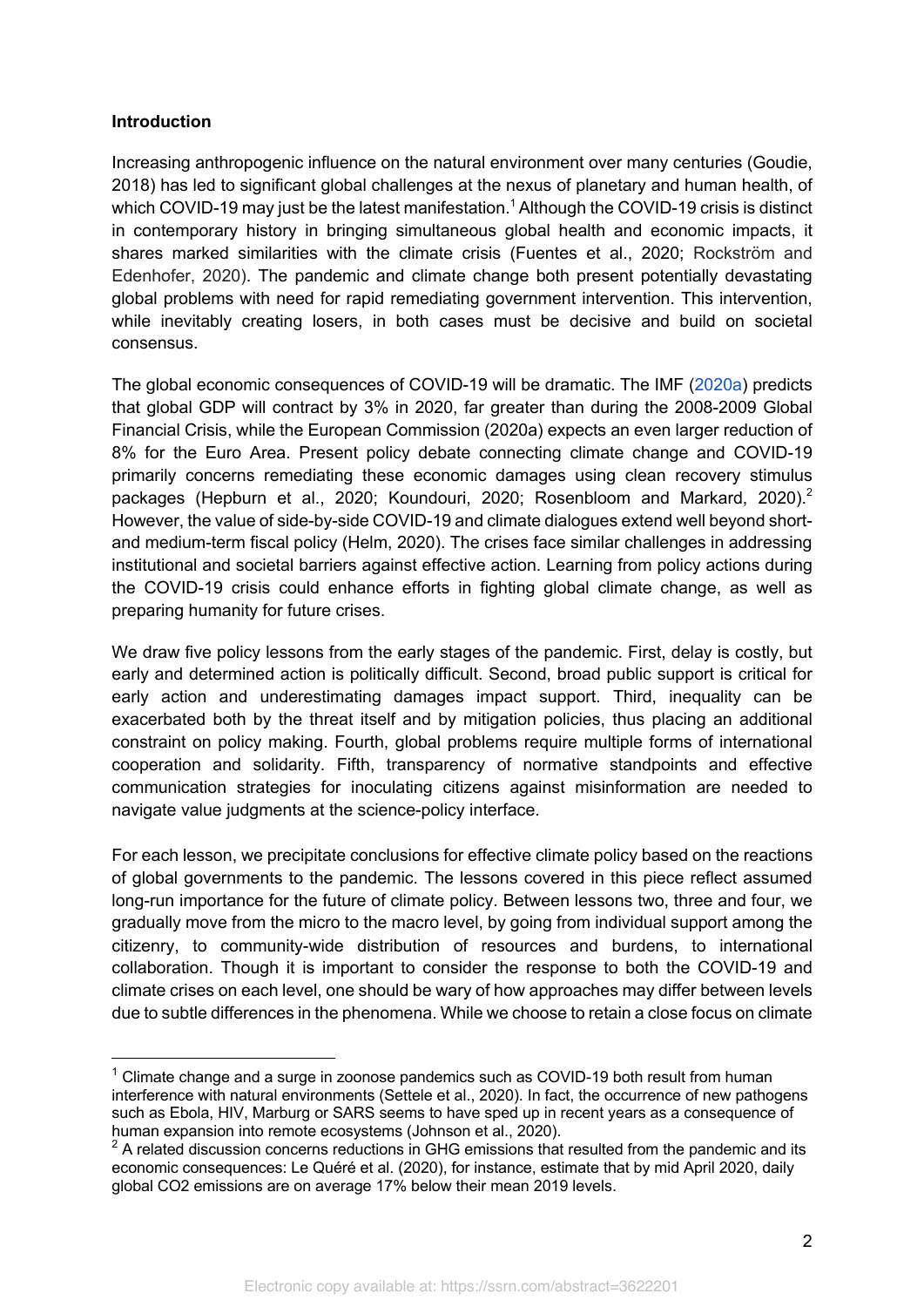change mitigation, it may be a worthwhile exercise for future research to extend the analysis to adaptation or discern additional adaptation-specific lessons from COVID-19.

While COVID-19 demonstrates that, in a globalised world, infectious disease can bear striking similarities to known global commons problems, a marked difference is that climate change mitigation necessarily relies on much more anticipatory and global responses. Unlike the climate crisis, epidemiological challenges create incentives for localized mitigation and immunization and unfold over shorter timescales.

On balance, this article provides evidence that climate change is more difficult to confront than the current pandemic in many ways (Figure 1) but that there is potential for lessons to be learnt from new approaches in a post-COVID era. This article integrates perspectives from environmental economics, behavioural and political science, and philosophy of public policy to draw lessons from COVID-19 and articulate a forward pathway for future climate policy proposals and their communication.



**Figure 1:** *Reprinted with friendly permission from Raf Schoenmaekers. (https://www.instagram.com/statisticallycartoon/)*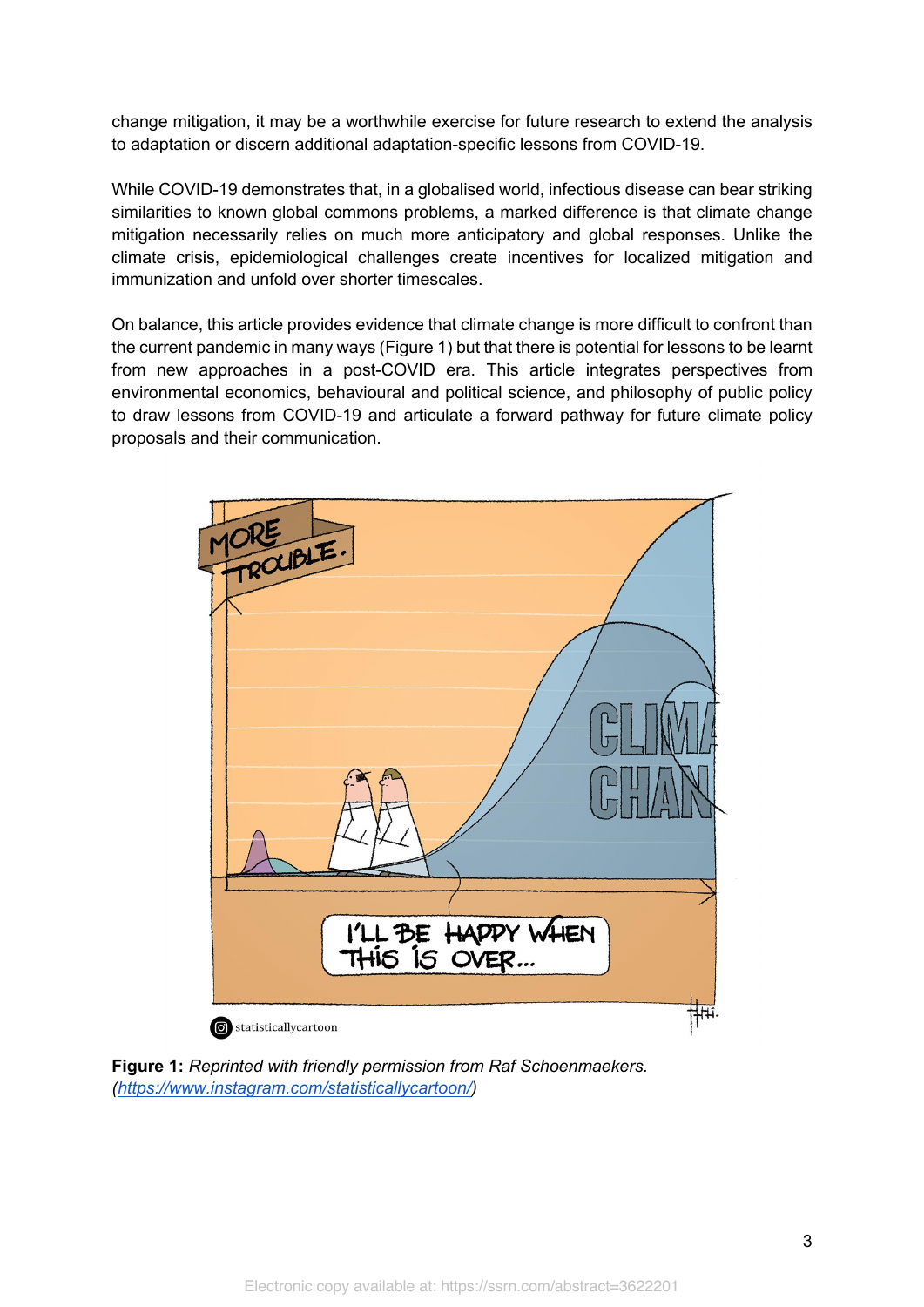#### **Lesson 1: Delay is costly, so make mitigation a priority, now**

The current pandemic shows that political leaders have a tendency to react slowly in the face of unprecedented threats. Few countries reacted quickly and slowed the progress of SARS-CoV-2 in its early stages: while Hong Kong, South Korea, Singapore and Taiwan drew from experience with epidemics in recent decades, some countries without this experience such as Czechia or Greece also managed to slow the progress of the virus early on.<sup>3</sup> A majority of countries, especially those lacking recent experience with viral outbreaks, acted decisively only after local virus transmission had occurred and a large number of cases were reported, despite evidence of the gravity of the situation from other countries. On 2 March the European Centre for Disease Prevention and Control released recommendations to cancel mass gatherings in countries with locally transmitted cases (ECDC, 2020) and the World Health Organization declared the coronavirus outbreak officially a pandemic on 11 March (WHO, 2020a). However, in the first two weeks of March, there were still a large number of mass gatherings in many European countries, including soccer matches and demonstrations. Even after witnessing the dynamics of the pandemic in China and Europe, there was a delay in the introduction of nationwide measures such as school closures and social distancing guidelines in the US, which were eventually implemented on March 16 (New York Times, 2020a). At the time of writing, the US is the country with the highest number of confirmed COVID-19 cases as well as deaths worldwide.

Delays in containment measures during global crises are all the more tragic as earlier action reduces costs and damages dramatically. In the case of COVID-19, acting early has made the difference between a prolonged full-scale lockdown and a high number of casualties, and much less dramatic measures such increased health screening at borders, contact tracing, public information campaigns and almost business-as-usual as for example in Taiwan (see Wang et al., 2020). In the early stages of the pandemic, it has been estimated that delaying some form of lockdown by a single day increases the numbers of cumulative cases by 40% (Pueyo, 2020). For the United States, Pei et. al (2020) estimate that starting social distancing one week earlier could have avoided 55% of deaths (36,000) between mid March and early May. Once a lockdown is implemented after a delay, it has to be maintained for longer, increasing not only casualties but also economic losses. Figure 2 compares the evolution of COVID-19 cases per capita in different countries.

On much longer time scales, decisions on climate policy also need to account for the fact that delay is very costly. Earlier action might reduce mitigation costs significantly (Dietz and Venmans, 2019; Goulder, 2020): The latest report of the Intergovernmental Panel on Climate Change (IPCC, 2018) stresses the importance of limiting global warming to 1.5°C instead of 2°C by the end of this century to avoid tipping points and irreversible changes in our environment. It highlights, in particular, that delayed climate action implies significantly higher costs, as it locks economies into carbon-intensive infrastructure, reduces flexibility in future response options and increases uneven distributional impacts between countries. More specifically, a meta study of 16 Integrated Assessment Models shows that delaying climate

 $3$  Although these countries avoided overwhelmed health care systems and in some cases complete economic shutdowns due to early action, the pandemic is still ongoing and case numbers change on a daily basis. In particular, Singapore has faced a large increase in cases in early April (Lai, 2020).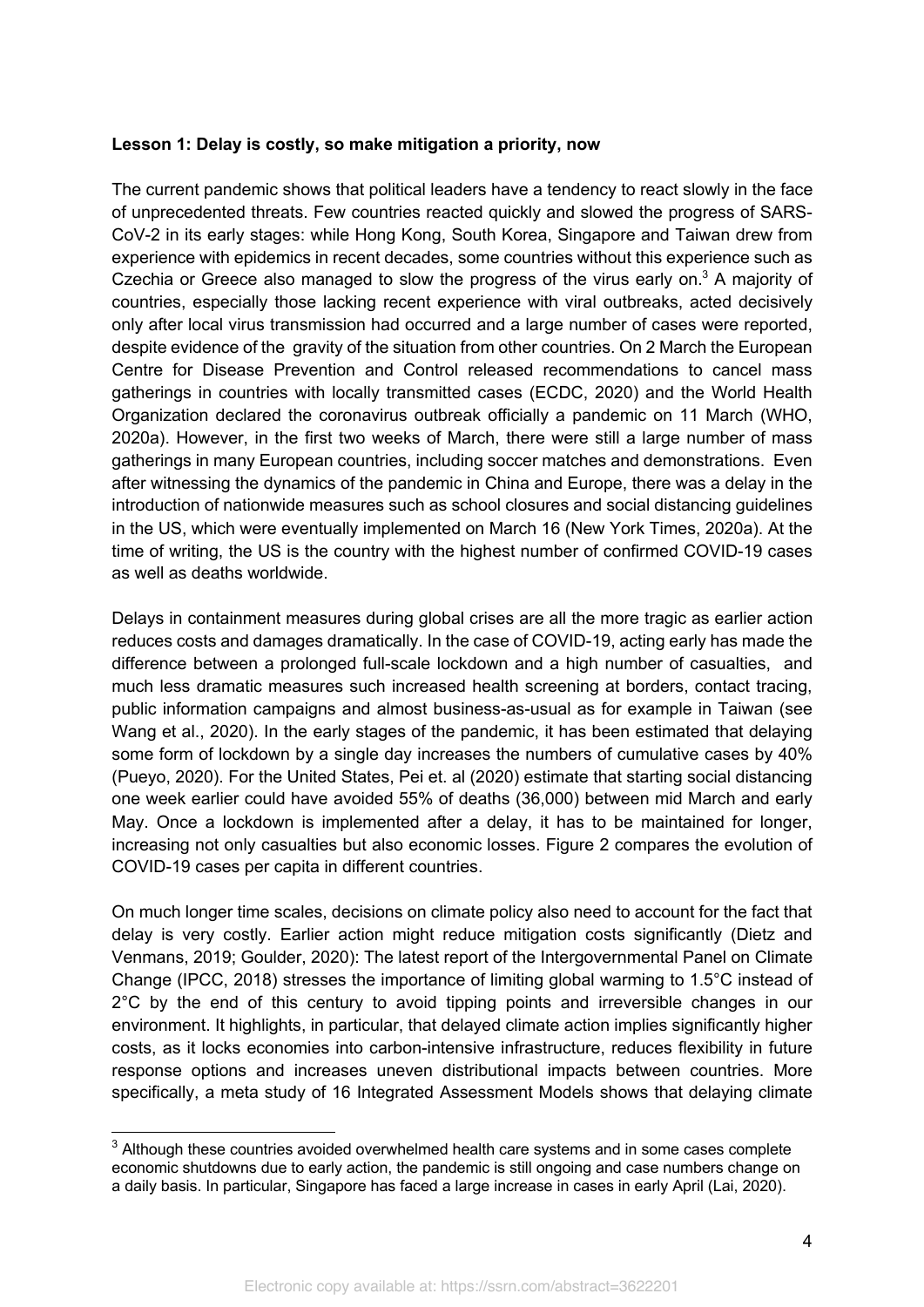action by ten years increases the cost of later climate action by 37% (Furman et al., 2015). In a similar vein, a 2012 model comparison study estimates that delaying climate policy compatible with 2 degrees warming by the end of this century until 2020 would increase mitigation costs by around 50% (Jakob et al., 2012).

The effects of climate change that are currently experienced, such as climate change-related extreme weather events, wildfires and sea level rise, are only mild harbingers of projected future climate damages (IPCC, 2014a). The political reaction to the COVID-19 pandemic suggests that societies have a tendency to take action too late in the face of a looming crisis, despite witnessing signs of escalation. Moreover, they take too long to actually implement policies. Ideally, the current crisis would make decision-makers and institutions aware of the immense costs of delaying climate actions and increase their responsiveness to climate change, similar to how countries with recent experience with viral outbreaks had a better responsiveness to COVID-19. However, even when policy-makers are alerted to the urgency of climate change mitigation, decision-making in the context of climate change is further complicated by political economy constraints, in particular the efforts from industry lobbyists to delay or weaken emission reductions. In addition, early action is not popular if citizens are not convinced of the severity of the consequences (see Lesson 2). Conversely, if early policy responses are very effective, they can be perceived as an overreaction in hindsight, which may disincentivize politicians to implement anticipatory measures, especially when they have high costs.<sup>4</sup> To the extent that policy-making is constrained by public opinion, behavioral biases among the citizenry might therefore further aggravate the problem of delay, as we discuss in the next section.

 $4$  This may be due to omission bias (Baron and Ritov, 2004), which leads people to prefer harms caused by omissions over equal or smaller harms caused by acts.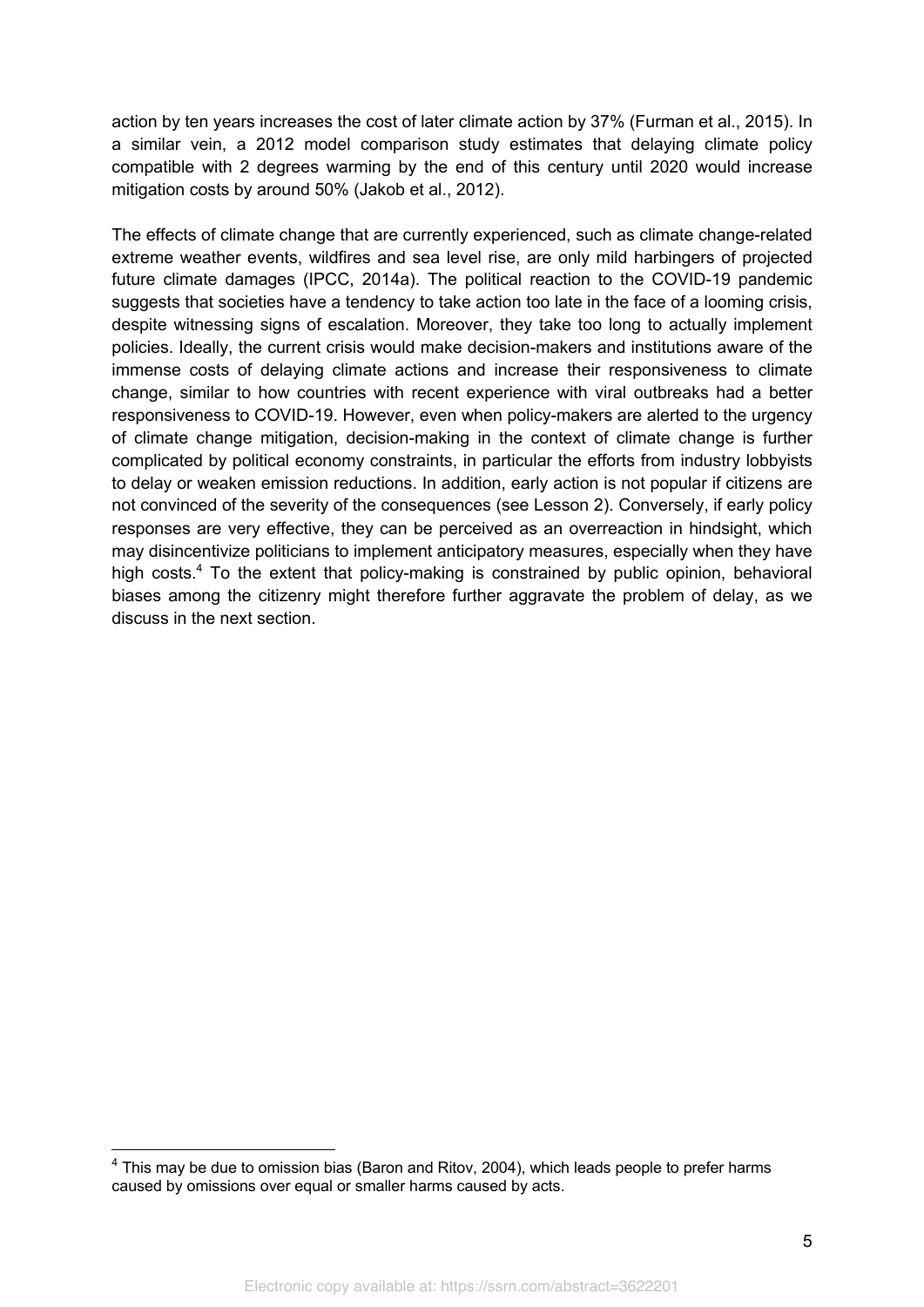

**Figure 2:** *COVID-19 cases per 100.000 inhabitants. Source: Own calculations based on data from the European Centre for Disease Prevention and Control https://www.ecdc.europa.eu/*

For climate policy, contrary to policy responses to COVID-19, decades of research and policy development mean that policy makers are starting from a much higher knowledge base and have years of experience to build on. The COVID-19 pandemic also illustrates that countries can adopt policies pioneered by frontrunners, once they turn out to be successful. As the spread of the virus aggravated, many countries eventually converged to similar policy responses: social distancing.<sup>5</sup> Similarly, there are climate policy pioneers: countries which introduced high carbon prices (e.g. Sweden and Switzerland) or other policies through which they dramatically lowered their carbon footprint (coal phase-outs, climate legislation, lowcarbon technology subsidies). Policy makers can look towards these countries to find inspiration for suitable policy responses and adapt them to local circumstances.

If an undue focus on the immediate future in policy making is a major obstacle to advancing climate change mitigation, societies could agree to delegate responsibility for delivering emission reduction to carbon central banks, by analogy to the role of central banks for monetary policy (Helm, Hepburn and Mash, 2003; Grosjean et al., 2016). A milder form of delegating such responsibility could be to create independent expert bodies with a mandate

 $5$  Proposals to let the virus spread to attain herd immunity were in most cases abandoned in the early stages after Ferguson et al., (2020) estimated the number of casualties of such a policy to be in the order of 250,000 in the UK and to exceed one million in the US.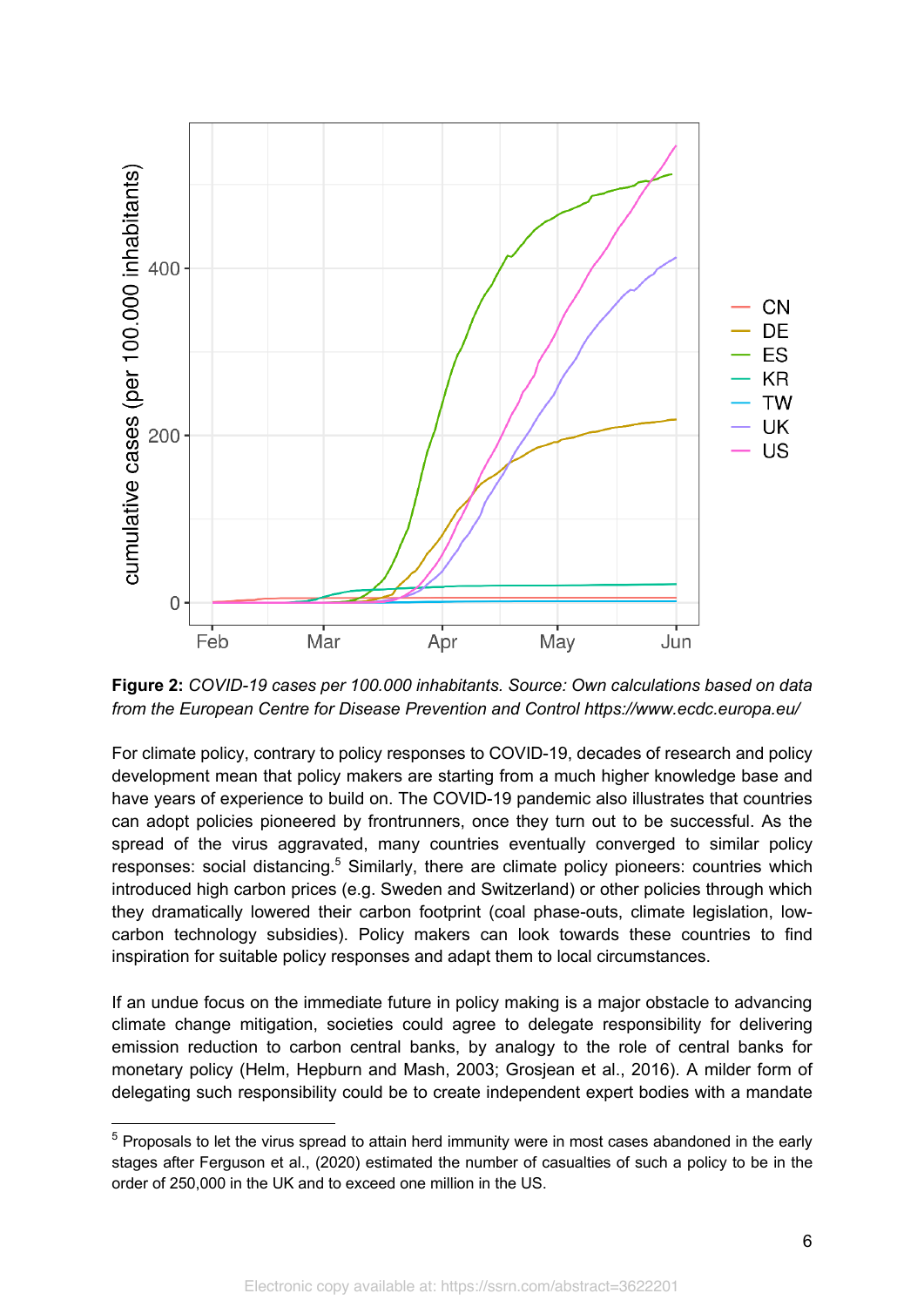to recommend policy action to the government and stimulate related public debate, as pioneered by the United Kingdom and its Committee on Climate Change (Averchenkova, Fankhauser and Finnegan, 2018).

#### **Lesson 2: Find ways to get citizens on board**

In the early phases of the pandemic, a lockdown of the economy as implemented in the Chinese province of Wuhan would have seemed unimaginable to most nations outside of South-East Asia. Indeed, most countries hesitated to introduce strict and unpopular measures to stop the pandemic early on, in particular if they lacked previous experience with epidemics. Public support for specific measures to stop the spread of the virus increased when citizens perceived the threat as severe or imminent enough (for the United States see Ipsos, 2020). Whether strict measures to mitigate pandemics or climate change are practically available to policymakers depends at least in part on public perception of the severity of these threats.

There are several effects at play that influence how people perceive and respond to different threats. First, the human brain has difficulties understanding non-linear dynamics (de Langhe et al., 2017), in particular exponential growth (Levy and Tasoff, 2017). The spread of pandemics like COVID-19 is governed by exponential growth processes. This bias lets the pandemic appear unimpressive in its early stages, which causes delays in this phase. Second, whether a threat is perceived as "imminent" changes reactions to it dramatically: As SARS-CoV-2 has spread globally and has received excessive media coverage, the threat of dying from the virus is more salient. COVID-19 is perceived as a particularly bad way of dying in the sense that people have little control over contracting the disease and the way it proceeds, as well as being a painful and relatively long process (Draulans, 2020). Society is willing to pay relatively more to avoid such "bad deaths" in general (Sunstein, 1997). COVID-19 exemplifies this as societies are paying a high price to avoid the threats of the pandemic, both financially and in terms of restrictions such as lockdowns. Third, when people need to decide under uncertainty whether to respond to a threat, they rely on certain heuristics (Tversky and Kahneman, 1974). While this is often an effective strategy, it might lead to biased outcomes. When assessing the probability of a pandemic in their region, humans rely on their own past experiences and determine the probability by the ease with which similar past events come to mind. This effect is called availability heuristic (Tversky and Kahneman, 1973) and leads to an underestimation of the dangers of a COVID-19 pandemic in the early stages in countries without experience of pandemics in recent decades and hence to a lack of support for policy measures and to slow policy action.

In the case of climate change, similar mechanisms are at work that make its danger to human well-being difficult to grasp. It has been shown that the relationship between warming and damages is non-linear, due to tipping points and feedback effects in the system (Burke et al., 2015; Lenton 2020). This makes the dynamics of climate change especially hard to grasp and leads to an underappreciation of goals like limiting warming to 1.5° C. Regarding the perceived imminence of the threat, climate change gives the illusion that it could be controlled to some extent, and that it does not impact one's life in an immediate way. Whether or not this is actually the case, the perceived properties of climate change make it difficult to raise the awareness it deserves and to take early action (Markowitz and Shariff, 2012). This makes climate change a more abstract threat compared to COVID-19. Judging from respective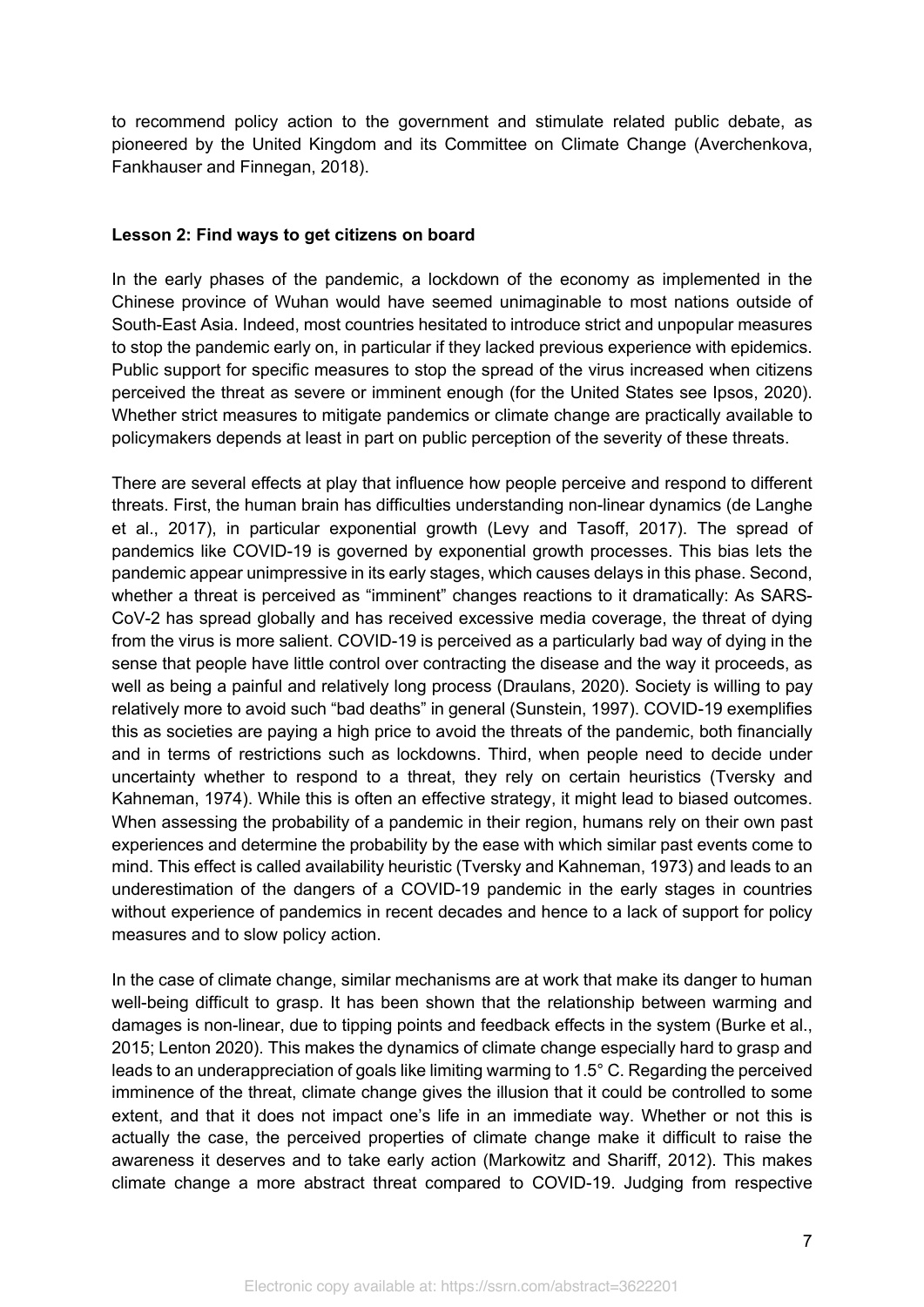societal responses, dying from SARS-CoV-2 is apparently worse than dying from consequences of environmental pollution: an outcome that can hardly be justified from moral principles (Sunstein, 1997).

The perceived imminence of a threat has further implications. Depending on the nature of the threat, personal liberties are perceived differently. On the one hand, once disaster strikes, most citizens are generally collaborative and accept harsh limitations on their freedoms, at least temporarily. On the other hand, citizens are less willing to accept very minor limitations on their liberties, such as higher taxes on fuel, meat or air travel, when the threat does not appear imminent. Figure 3 is a simple illustration of the potential relationship between the perceived consequences of a threat and society's willingness to respond to it.



**Figure 3:** *Conceptual damage-response curve. Actual severity of possible societal climate damages Dclimate, A are significantly greater than perceived severity Dclimate, P. Actual damages are likely to increase over time due to inadequate intervention (not shown). Perceived (and*  actual) damages of COVID-19 in April 2020 D<sub>COVID, P, April</sub> are greater than perceived damages *in January 2020 DCOVID, P, Jan where for most of the world perceived possible damages were below the level required to prompt meaningful intervention. Upward shift in perceived damages was due to more complete information, as well as higher perceived imminence of the threat, while upward shift in actual damages (not shown) was due to inaction. Logistic model curvature assumption is purely conceptual. Understanding curvature characteristics reflects opportunity for future work.*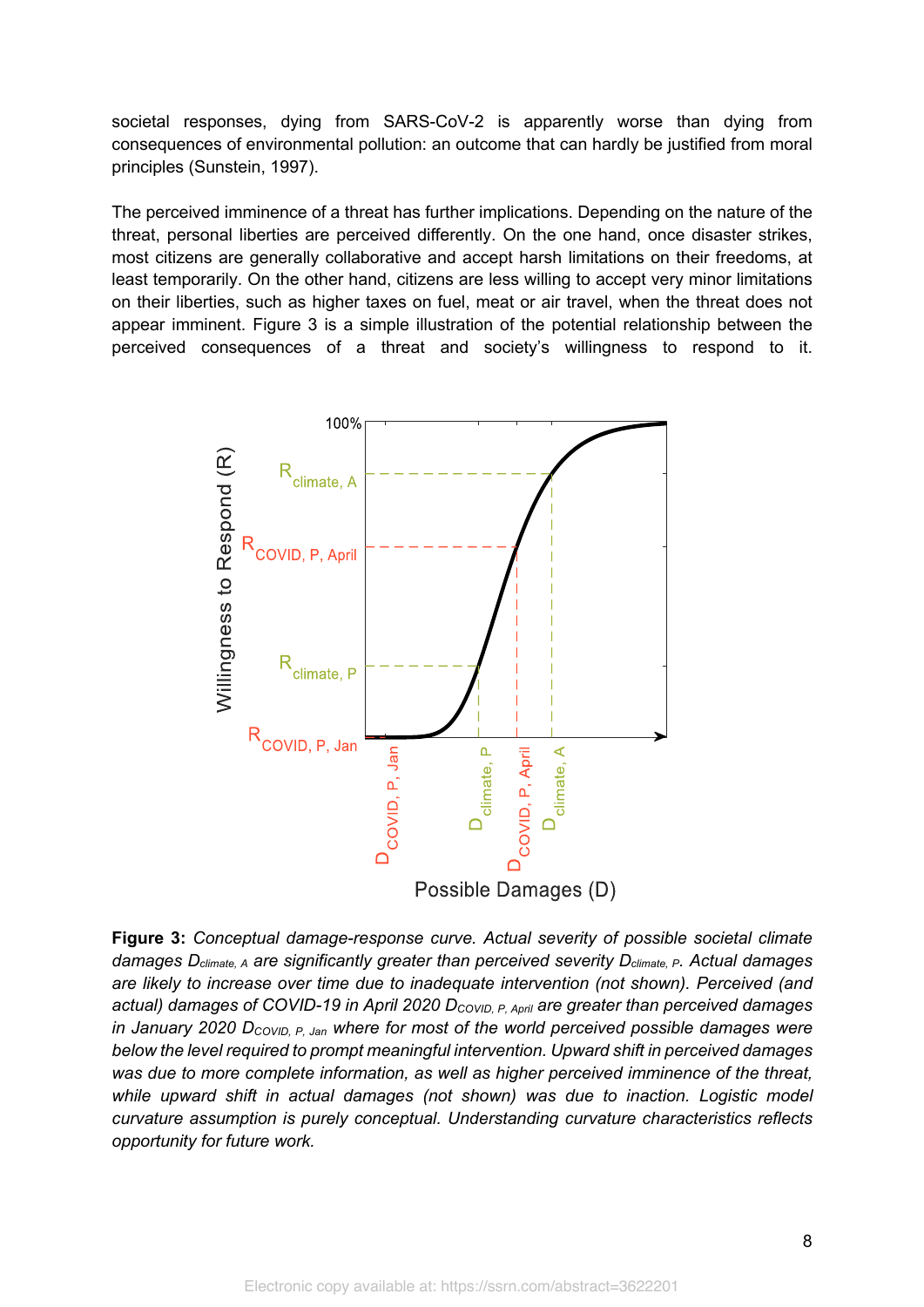Ultimately, political support is largely driven by moral intuitions, not rational deliberation (Haidt, 2001). Markowitz and Shariff (2012) emphasise six main challenges from climate change to the human moral judgement system: (i) abstractness and cognitive complexity; (ii) blamelessness of unintentional action; (iii) provocation of self-defensive biases; (iv) uncertainty leading to wishful thinking; (v) tribalism; (vi) long time horizons and faraway places. There is reason to believe that the first four factors apply to COVID-19: van Bavel et al. (2020) note especially the uncertainty whether social interaction will actually lead to infections as a factor that reduces individuals' motivation to act altruistically. However, with regards to (v), tribal politics on pandemic responses seems so far limited to a few highly polarised countries and (vi) does not apply, making climate change arguably the harder challenge for human moral judgement.

Awareness of these psychological factors may help to enhance society's responsiveness to crises like COVID-19 and climate change (van Bavel et al. 2020). As climate change is more difficult to grapple with on a psychological level, increasing awareness for the urgency of the threat and clear and open communication with citizens are crucial (Atansah et al., 2017, Marshall et al., 2018).

An observation that seems consistent across different countries is that, while there are broad majorities in favour of more ambitious climate change mitigation in general, support for concrete measures is lacking (Douenne and Fabre, 2020; Süddeutsche Zeitung, 2020). Rather than focussing only on the comparative efficiency of mitigation options, economic advisors and policymakers should therefore focus on garnering public support, for example by designing and communicating carbon pricing policies that appeal to taxpayers (Carattini, Kallbekken and Orlov, 2019, Klenert et al., 2018a). Pricing greenhouse gas emissions only makes sense as part of a larger policy package including green public spending, emission standards and compensatory transfers, depending on the circumstances (Stiglitz, 2019).

Further methods to enhance support are as follows: First, one such set of measures could include, for instance, using the revenue for complementary green investments to provide local tangent benefits to citizens (Douenne and Fabre, 2020). Additional measures could involve emphasizing local and tangible co-benefits such as better air quality, although evidence on the effectiveness for increasing public support is not conclusive (Bain et al., 2016; Bernauer and McGrath, 2016). Second, governments need to account for a wide variety of fairness concerns (Maestre-Andrés et al., 2019) and compensate for potentially regressive effects of climate policy (Klenert et al. 2018 a,b) to enhance support. For example, all governments that have introduced carbon taxes were able to do so by carefully designing revenue-recycling. Finally, timing of introduction of different policy instruments is  $\text{key}^6$  – climate policies need to be faded in at opportune moments, for example when fuel prices are low (Benes et al., 2015) and in careful iteration with complementary policy measures (Pahle et al., 2018).

Beyond recommendations for increasing public awareness and support for the danger of climate change, societies may need to reform or add institutions that will take responsibility for

 $6$  Singer and Mintz-Woo (2020) point out that low fossil fuel prices as a result of the current recession present an opportune moment for introducing higher carbon prices. It may be, though, that politicians and citizens are currently even more averse to Pigouvian taxes (Kallbekken et al. 2011) than during times of stable economic growth.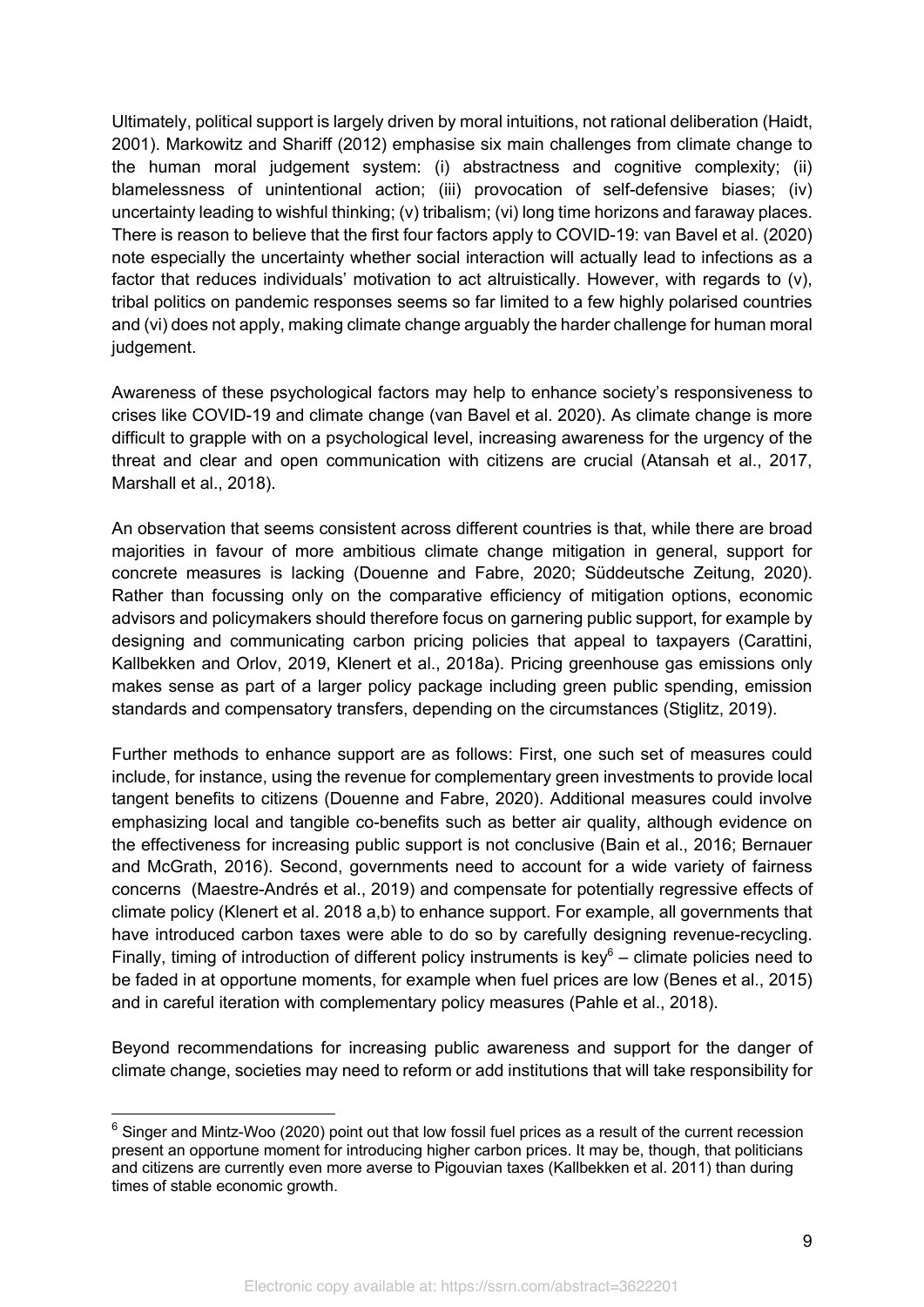delivering emission reductions faster (see also Lesson 1). Furthermore, France and the United Kingdom have very recently created Citizens Assemblies on Climate Change – whose work is not concluded at the time of writing – to bolster public support for further climate policy reform and, in the case of France, to counter public opposition around the protests of the Yellow Wests to higher fuel prices (European Climate Foundation, 2020). These assemblies are currently pushing for a green recovery from the COVID-19 crisis (Farand, 2020). Anecdotal evidence from the assemblies seems to indicate that many citizen participants expressed surprise at the evidence that the impacts of climate change will be damaging to their societies (Conseil économique social et environnemental, 2020; Pouliquen, 2020).

#### **Lesson 3: Inequality can lead to worse outcomes**

The COVID-19 pandemic illustrates that countries are not immune to the threat of infectious disease in a manner independent to their wealth. Even if a country manages to avert a large number of cases and a full lockdown, it will still be affected by the virus indirectly, through the ensuing slump in economic activity. Similarly, while rich households have more means to protect themselves from virus exposure and often have better access to health care, their professional situations and investments may also be affected by the economic downturn. In a globalized world, domestic economic prosperity in one country is tied to economic stability in the rest of the world, as has been demonstrated by the global financial crisis.

For a number of reasons, however, the pandemic has the potential to disproportionately burden the poor (von Braun et al., 2020): low-income countries (LICs) are more vulnerable to COVID-19 as population density is higher, a greater proportion of the population suffer from pre-existing health conditions, and healthcare systems are generally less prepared for a pandemic (Stiglitz, 2020). Further, many LIC economies are export-oriented, meaning that a global reduction in demand could be economically devastating.

Within countries, it appears that the economic consequences, from both the virus itself and the measures to contain it, deepen existing inequalities even further, as already disadvantaged groups are most affected (Adams-Prassl et al., 2020; Fana et al., 2020, OECD, 2020). Policymakers in countries with little informal employment made huge efforts to rapidly compensate citizens who lost their job or had to close their business temporarily due to the COVID-19 pandemic or containment measures. Apart from alleviating economic hardship, this policy also has the purpose to enhance trust in the government to ensure that people support containment measures. In countries with large informal sectors and a constrained budget, often LICs, such compensation policies for disadvantaged or especially affected households are less feasible. As a consequence, fewer people might be willing or able to comply with confinement measures, as they are forced to continue daily economic activities to ensure subsistence.

Regarding climate change, there is evidence that the poor will also be disproportionately affected by the related damages (IPCC, 2018; Leichenko and Silva, 2014; Letta et al., 2018) while having fewer resources to adapt to climate change. This implies that climate change damages are likely to deepen existing inequalities even further (Ahmed, 2009). When this is taken into account, model simulations find that greater global mitigation efforts are optimal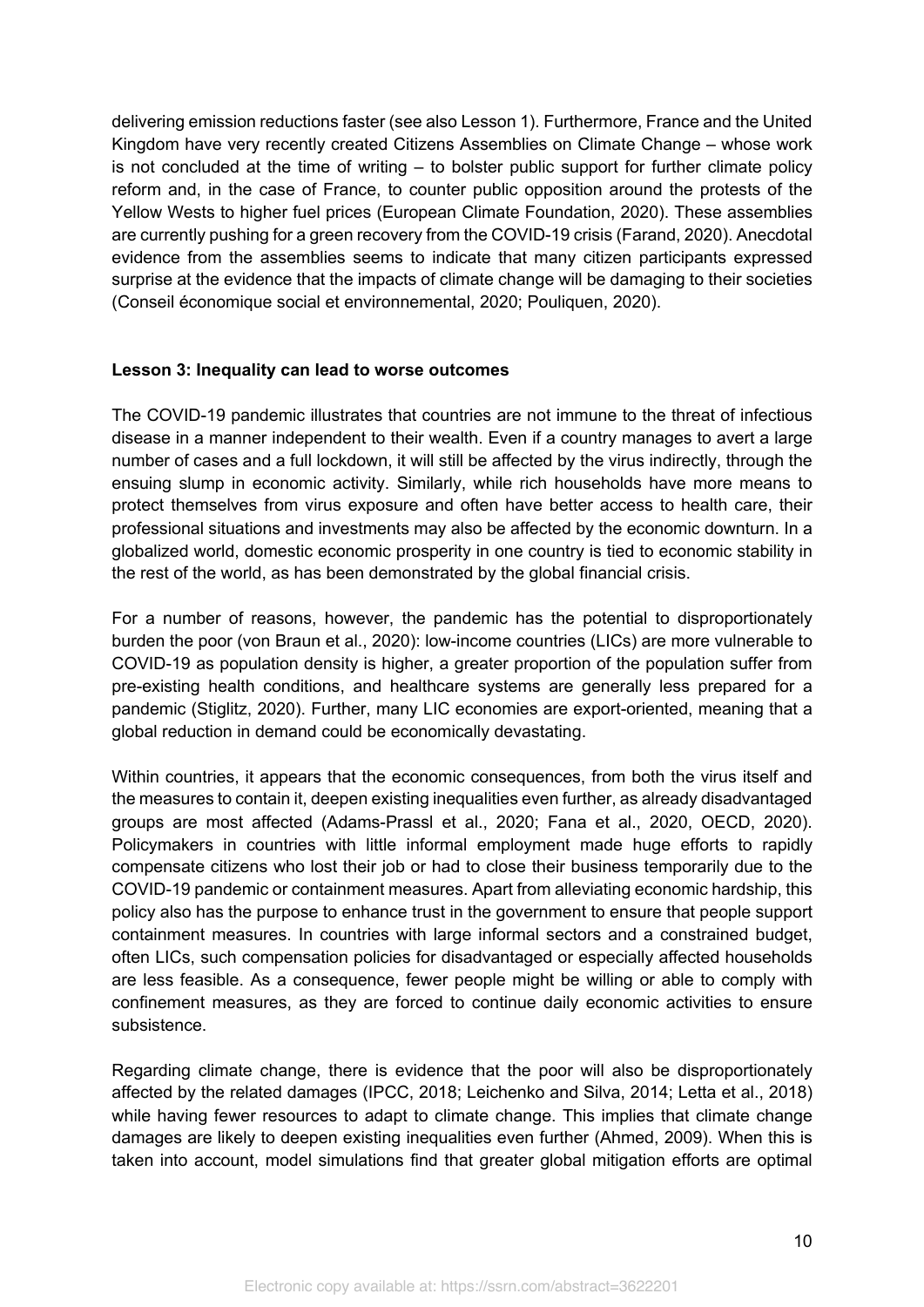(Dennig et al., 2015) at least when especially affected households are not explicitly compensated for climate damages (Kornek et al., 2019).

While the COVID-19 pandemic proceeds at a very high speed, climate change policy, while urgent, allows more time for planning compensatory mechanisms that are known to work even in LICs with large informal sectors. In the case of climate change policies, recent research has demonstrated that there is no necessary trade-off between strict climate policy and inequality if policy is designed adequately (Dorband et al., 2019, Goulder et al., 2019; Klenert and Mattauch, 2016; Klenert et al., 2018b, Kornek et al., 2019). Even in countries with large informal sectors, there are ways to compensate citizens, given enough time for preparation, as demonstrated by the case of fossil fuel subsidy removal in India and Iran (Atansah et al., 2017).

# **Lesson 4: Global problems necessitate (global) collaboration**

Historically high levels of global interconnectedness (Starnini et al., 2019) enabled SARS-COV2 to propagate rapidly across national borders, sparing but a few countries (Eliasaf and Tia Motwany, 2020). Responses to the virus have required a global perspective. While each nation implemented its own containment measures in isolation (see Hale et al., 2020), international collaboration on vaccine development (WHO, 2020b), supply line controls (Krohs et al., 2020), and knowledge sharing have been vital to supporting health and economic outcomes.

There are at least four observations on COVID-19 international collaboration that are relevant to climate change: COVID-19 has negatively affected all countries, the level of international collaboration has changed over the crisis, the role of multilaterals has been brought into question, and previously insurmountable political impediments have been overcome.

# **A global crisis with domestic consequence**

First, COVID-19, like climate change, is a crisis that impacts all nations. High Income Countries (HICs) including the United States and the United Kingdom, have seen significant deaths (Roser et al, 2020; Lambert, 2020), unemployment spikes (Kretchmer, 2020), and economic contractions (IMF, 2020a). For some Low- and Middle-Income Countries (LMICs) consequences also include critical food shortages (GRFC, 2020) and increases in poverty rates (Sumner et al., 2020; Akiwumi and Valensisi, 2020). Climate change is a similarly global problem – the impacts of warmer climates and increased natural disaster prevalence will be felt by all countries, and as described in Lesson 3, most acutely in LMICs (Tol et al., 2004; Mendelsohn et al., 2006; IPCC, 2018; CRED and UNISDR, 2018). Much of the worst impacts of COVID-19 could have been avoided by early international collaboration, for example in the form of coordinated travel restrictions against passengers departing from China (Kraemer et al., 2020; Schuchat in Stobbe, 2020). For climate, ongoing inaction from the biggest polluters including China, the United States and India (Ritchie and Roser, 2019) will increase total damages, increase recovery uncertainty and decrease accountability for other nations to set aspirational domestic targets. COVID-19 failures suggest that large polluters must act rapidly and decisively on climate action to avoid a significantly more dangerous future and difficult recovery pathway. Further, slow international responses to the virus suggest that in future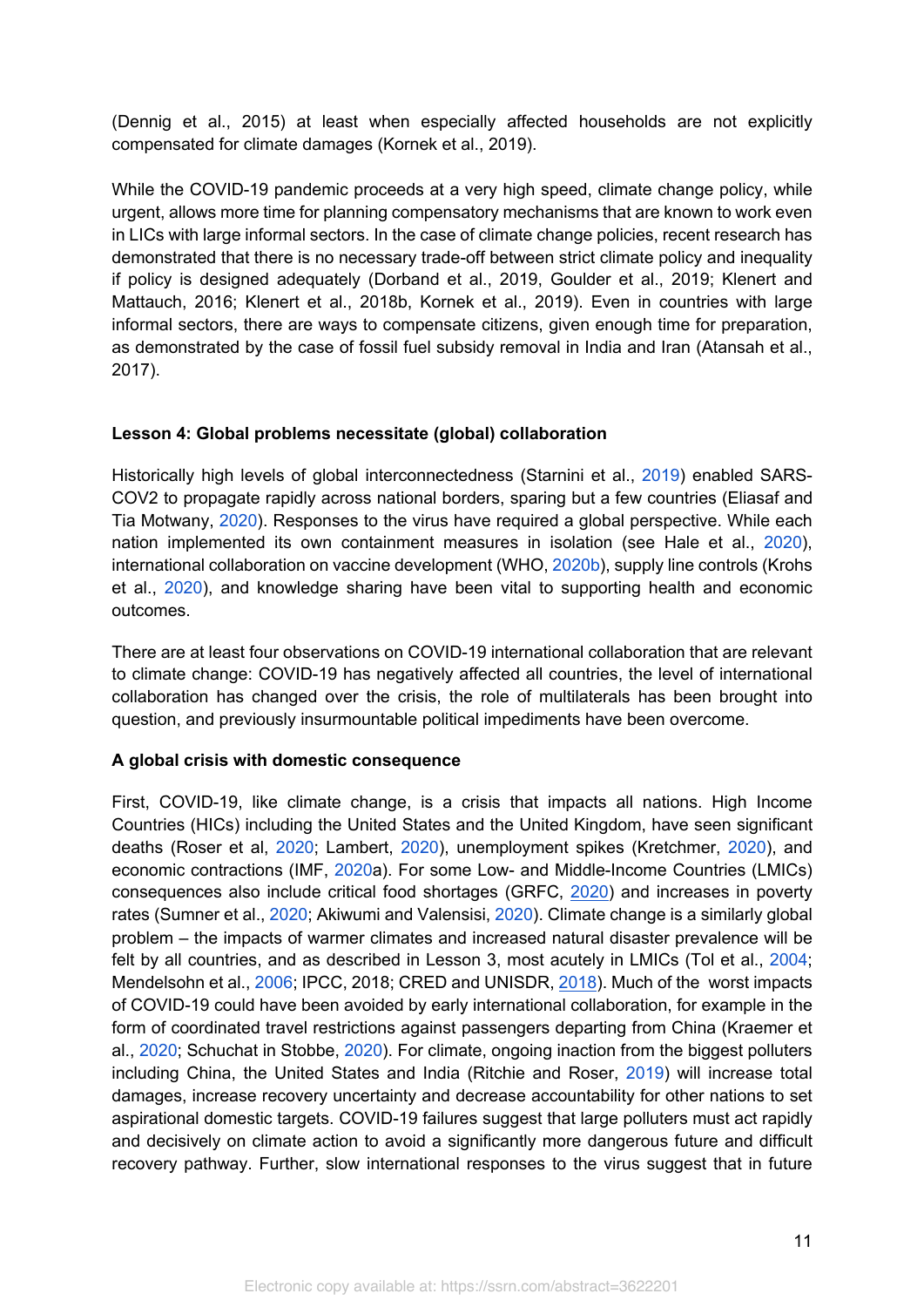global crises, nations should heed the advice of those which endure the earliest effects – for instance taking seriously the pleas of sinking Pacific island nations (Farbotko, 2010).

# **The phases of international collaboration**

International collaboration has grown over the course of the COVID-19 response. We suggest that this process is best described by four phases. First, in the early stages of the pandemic, denialism led to inadequate international responses. The World Health Organisation (WHO) was mobilised to provide international guidance in early January (WHO, 2020a), but the severity of the virus was masked for a number of weeks, and nations largely ignored the threat until consequences were felt on home soil (see Hale et al., 2020).

This was followed by a second phase of response: isolationist action, in the form of border shutdowns, sudden buildout of domestic manufacturing capabilities, and rhetoric prioritising internal objectives ahead of cooperation (Gabriel, 2020; Legrain, 2020). For the US, uncertain international procurement pathways for medical supplies led to aggressive international competition (Bradley, 2020) as well as new domestic production including ventilators (Trump, 2020) and masks (Shepardson, 2020). In many geographies, these actions were accompanied by increasingly hostile international relations (Thorp, 2020), particularly between China and the West (Seaman, 2020; Marquadt and Hansler, 2020).

Most HICs have now moved to a third stage of international collaboration: knowledge and resource sharing. In some nations, notably the US and EU member states, management of medical supplies, including masks and ventilators, shifted from hoarding to sharing (Melville, 2020, Myers and Rubin, 2020, European Commission, 2020). In a marked development from stage two, some countries are prioritising learning from and consulting with other nations. For example, the Australian National Cabinet invited a foreign Head of State, New Zealand Prime Minister Jacinda Ardern, to join a Cabinet meeting for the first time in history (Department of Prime Minister and Cabinet, 2020).

The fourth and final stage is full global cooperation. Once a vaccine has been developed, global supply infrastructure will need to be coordinated to ensure rapid production and dissemination (Corey et al., 2020, Peters and Greening, 2020). Further, as per recent comments from Chinese leader Xi Jingping, depending on which actor develops the vaccine, it may be released as a global common good (Wheaton, 2020), in which case coordination would be even more paramount to optimal delivery. Stage 4 collaboration will begin for many countries prior to widespread adoption of a vaccine, for example in establishing 'travel bubbles' between virus-free geographies (Lee et al., 2020, Whiting, 2020). Australia and New Zealand are already in the process of establishing a Trans-Tasman virus-free bubble, with the possibility to include Taiwan, Vietnam and others before the end of the year (The Economist, 2020).

These four phases of international collaboration are analogous to phases of international collaboration on climate. For many nations, denialism was the modus operandi in the early 2000s, and for a minority it continues today.<sup>7</sup> Many, if not most, nations operate in a state of climate isolationism, acting on climate-positive initiatives only when domestic non-climate

 $7$  Eight parties (out of 195) have not ratified the Paris Agreement on Climate Change and the United States is set to withdraw from the agreement on November 4, 2020 (Apparicio and Sauer 2020).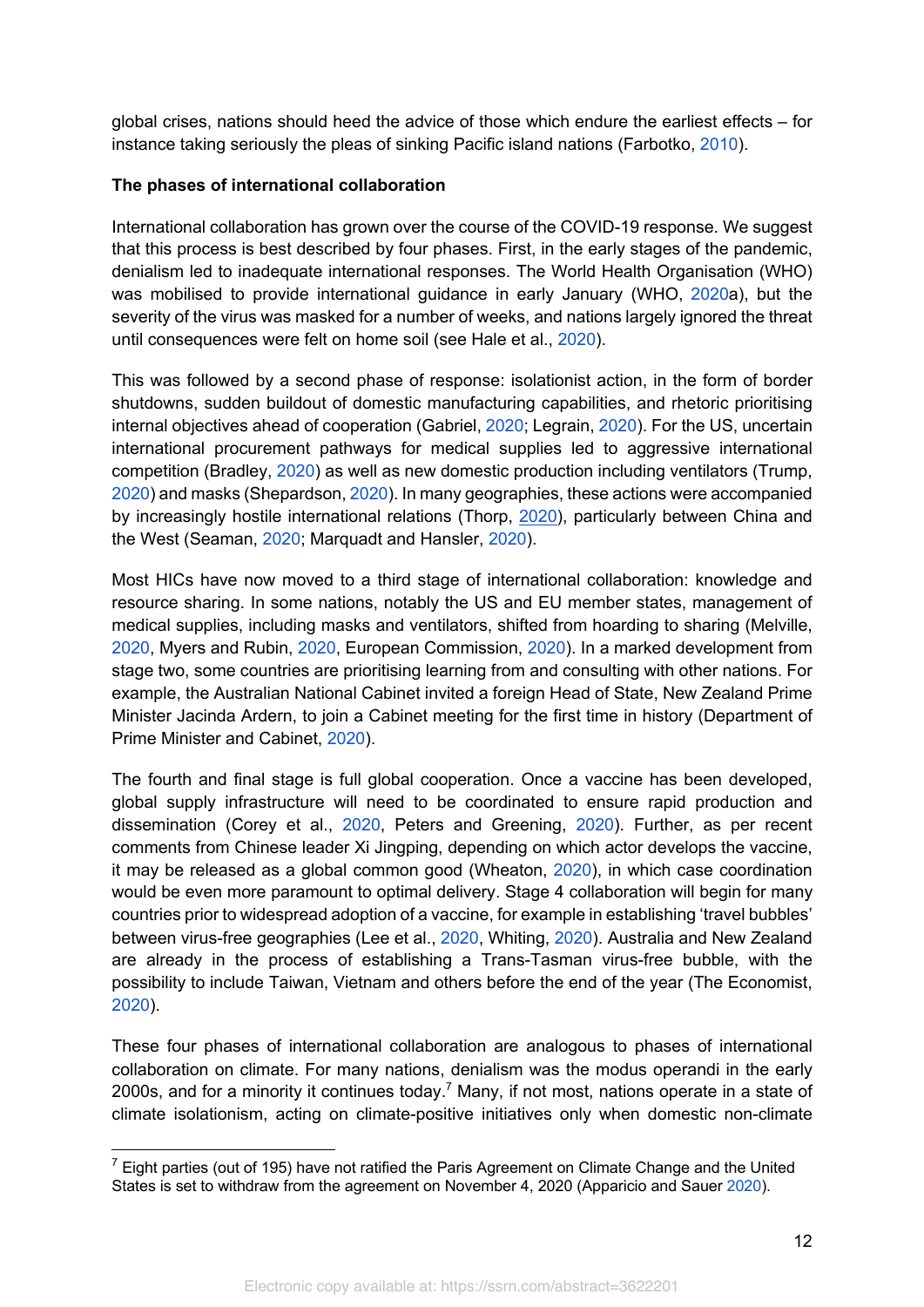benefits can be captured. For example, Australia has invested heavily in renewable energy supply (de Atholia et al., 2020) for economic objectives in securing cheap long-term electricity but has been a conservative actor at international climate negotiations, such as Madrid's COP25 (Morton, 2019). Other countries, including many EU nations, can now be classified as stage three actors on international collaboration. These nations are binding together to encourage broad-based mutual climate action, for example through ambitious ratchets of Paris Nationally Determined Contributions (NDCs), the proposed European Green Deal of the European Commission (2019), and through green approaches to COVID-19 recovery. The fourth stage of full international cooperation is currently aspirational for all nations. It would reflect full, practical, collaboration to meet ambitious domestic targets and financially supporting LMICs to meet similarly ambitious growth-adjusted climate targets.

From COVID-19, we learn that accelerated and well-organised collaboration in global crises can be pivotally important. However, parties need to be aligned on the fundamental goals of their collaboration else the impact of efforts will be significantly weakened. In climate, this suggests that (i) countries already engaging in resource and information sharing should be encouraged to enhance collaboration by developing specific quantifiable agreements, for example, clear numbered goals on industry emissions standards, and (ii) focus should be directed to the large emitters that do not already take the threats of climate change seriously since domestic action in these nations could have especially large spillover effects.

# **Multilaterals and polycentric governance**

COVID-19 has brought renewed attention to the operations of many multilateral institutions. The virus has exposed weaknesses in the WHO (Freedman, 2020), culminating in a funding freeze from Washington (The White House, 2020). However, at the same time, strength in the International Monetary Fund (IMF) and the United Nations Conference on Trade and Development (UNCTAD) has led to global coordination of funds raising and debt relief to enable LMICs to act for health and economic outcomes. At the time of writing, the IMF has already coordinated US\$22bn in emergency financing and US\$0.2bn in debt relief (IMF, 2020b). Regional multilaterals like the African Development Bank and Asian Development Bank also acted quickly, providing both short- and long-term relief facilities of US\$10bn and US\$20bn respectively (AfDB, 2020; ADB, 2020).<sup>8</sup>

On climate, the role of multilaterals has been stressed before (Bulkeley and Newell, 2010; Aldy, 2014; Kornek and Edenhofer, 2020), particularly in directing expertise and capital to LMICs seeking simultaneous economic and climate outcomes. COVID-19 demonstrates the need for these institutions to remain apolitical in giving evidence-based advice and setting policy. In the lead up to COP26, multilateral institutions should guide constituents towards a collaborative green recovery, serving as a channel for information sharing and a platform for mutual edification. This could be achieved through a Sustainable Recovery Alliance as proposed in a recent UK government briefing (Allan et al., 2020). Such an alliance could represent a 'coalition of the willing' and "provide a forum for nations to avoid a race to the

<sup>&</sup>lt;sup>8</sup> Apart from coordinating cooperation on COVID-19 mitigation, such as cross-border sharing of medical supplies and hospital capacities (see European Commission, 2020b), the European Commission just recently decided on a  $\epsilon$ 750bn recovery plan with spending explicitly tied to sustainable goals (European Commission, 2020c).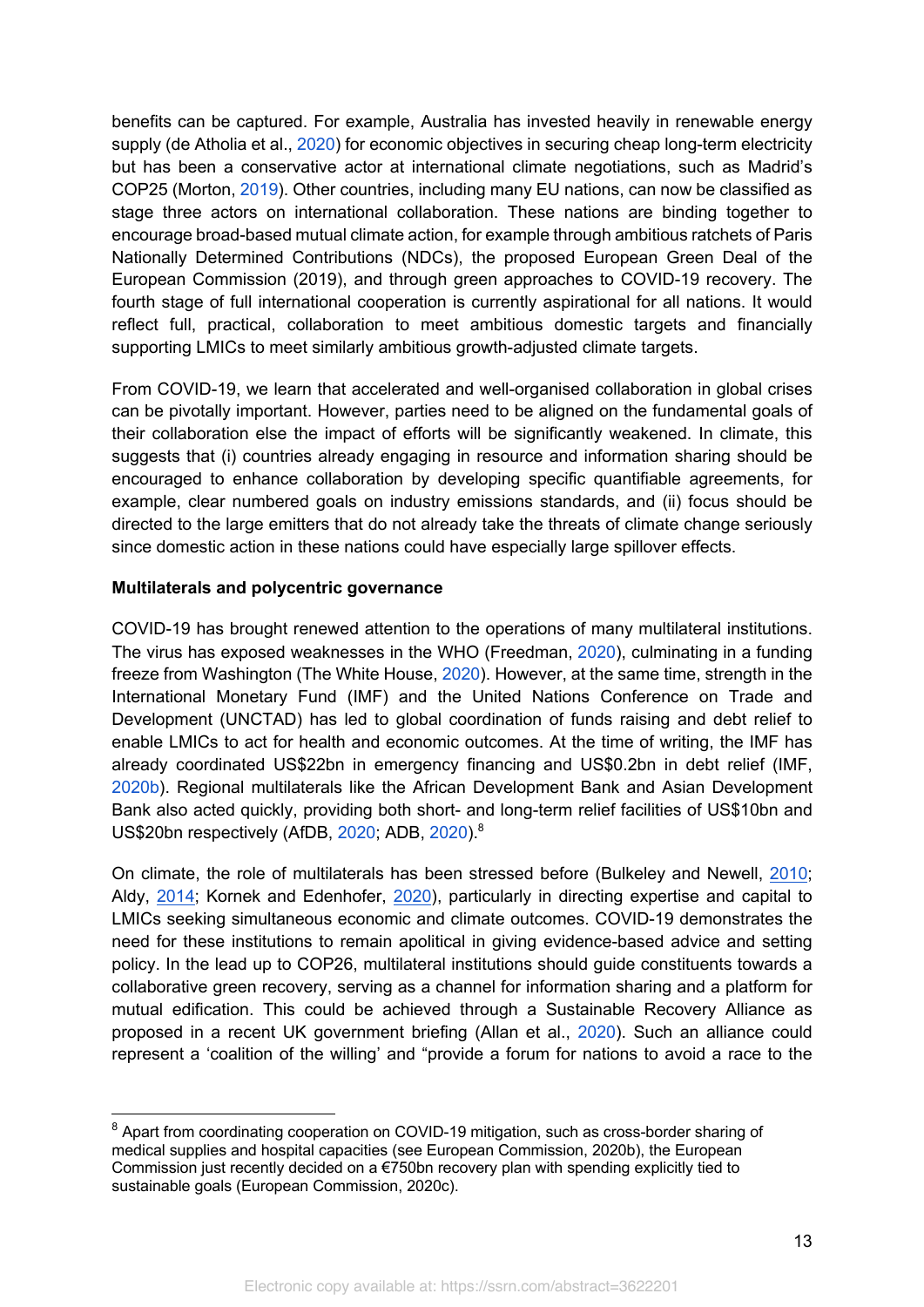bottom, to learn from one another, and to coordinate their recovery packages for greater impact".

In parallel with advancing multilateral efforts, polycentric approaches to climate governance, tying in sub-national actors such as local and regional governments, civil society organizations and businesses, may increase local experimentation and learning, hedging against the possibility that mitigation efforts on the national and multilateral level stall (c.f. Ostrom, 2010; Victor et al., 2019). COVID-19 not only showcases the importance of local and regional capacities and institutions, which were at the forefront of implementing context-appropriate responses to the pandemic (Perez and Ross, 2020), but also demonstrates that polycentric governance approaches and division of political power can sometimes be a safeguard against national inaction: while the US federal government hesitated to implement stringent physical distancing measures, some state governors and municipal governments stepped in and compensated for an initial lack of leadership at the national level (Balz, 2020). Of course, other governors did not step in, illustrating that subnational action can go both ways. In climate governance, a subset of US municipal governments and businesses promised to uphold the US mitigation pledges, when the national government decided to withdraw from the Paris Agreement (World Resources Institute, 2019). Bolstering regional and local governance capacities with respect to climate mitigation can make the transition more resilient to a lack of national leadership.

# **Overcoming the partisan divide**

Willingness to impugn social freedoms in COVID-19 responses has varied across the political spectrum. Right-of-centre political actors – those who tend to support a smaller role of the state – expressed less concern about COVID-19 in the early stages of the virus (Pierre, 2020; Harper et al., 2020; Rosenfeld et al., 2020) and now tend to favour accelerated removal of mobility restrictions (Brownstein, 2020). Importantly, while government speed and severity of action varied across the political spectrum, once the consequences of inaction became abundantly clear, most HIC governments ultimately did introduce freedom-restricting lockdown policies for citizens. On the apparent contradiction of border closures, which were often supported more vigorously by right-of-centre actors, we interpret these as measures introduced to restrict the freedoms of outsiders as in most cases arrangements were made to allow citizens to return to their homes.

In climate conversations, a similar political divide has emerged in many countries (Tranter and Booth, 2015; Fielding et al., 2012; Antonio and Brulle, 2016) with prominent attempts to overcome it (Climate Leadership Council 2019). Again, government willingness for intervention is based on the perceived consequence of inaction which seems to be higher for left-of-centre actors than for right-of-centre actors. This suggests that some right-of-centre individuals, regardless of income or education level, may not deem intervention to be justified until potential consequences of climate change are more acutely felt (Zanocco et al., 2019). These conversations should be supported with reference to core conservative values including the centrality of upholding and strengthening all that is good in what has come before (see Scruton, 2012; Whitmarsh and Corner, 2017; Marshall et al., 2018). Climate change reflects a threat to the established social fabric of society as well as to the natural environment. Where it already exists, commentators and leaders should draw attention to successful bipartisan action as it can enable less biased reasoning and reduced polarisation (van Bavel et al., 2020).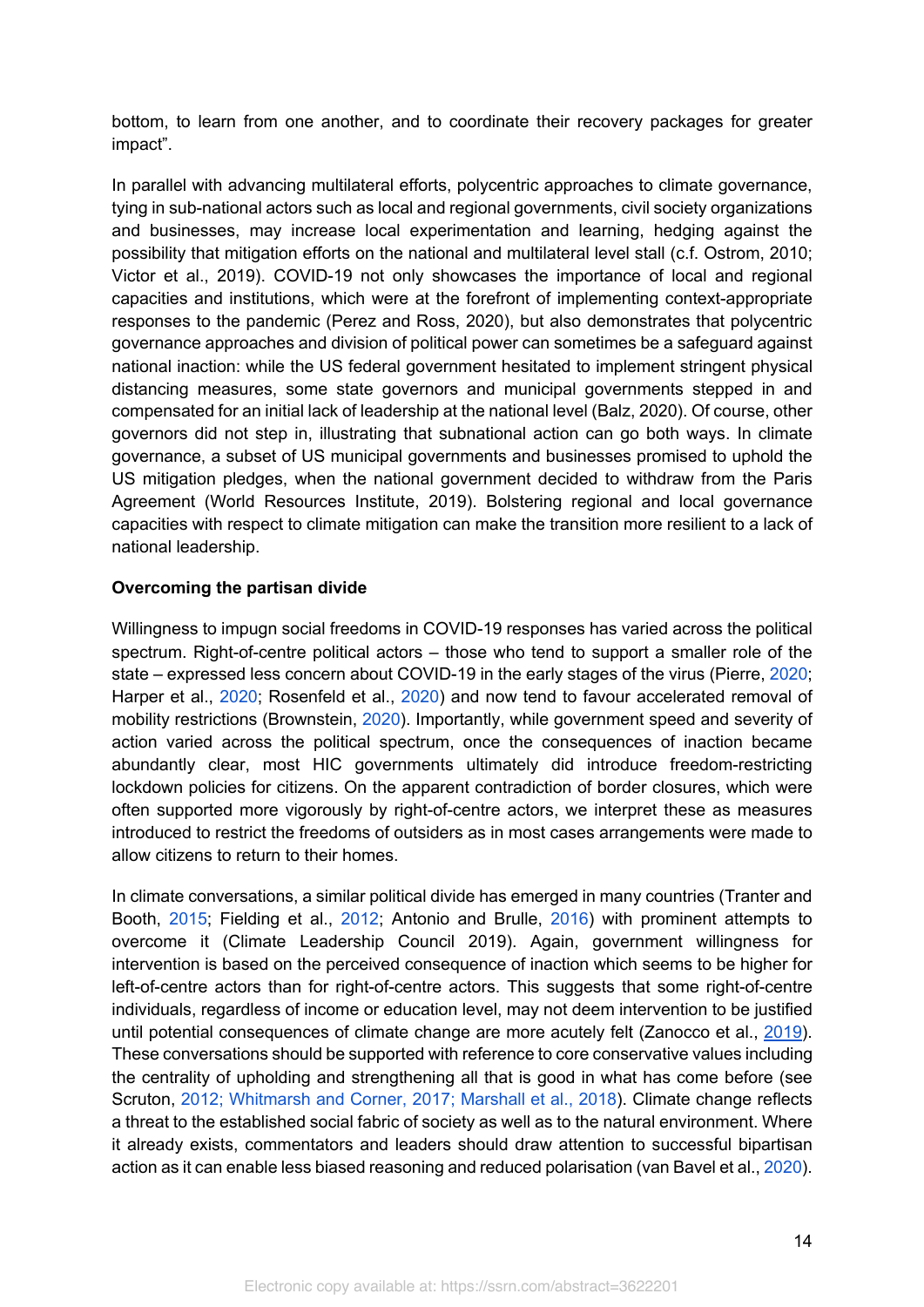#### **Lesson 5: Scientific policy advice is never value-free**

The COVID-19 pandemic has put scientific expertise into an unusual spotlight: in many countries, virologists and epidemiologists are receiving unprecedented media attention, with some reaching regular audiences in the millions through social media or podcast formats (New York Times, 2020b). The scientific community has been hailed for demonstrating rapidness and a high level of international collaboration in the response to SARS-COV2 and for the development of a vaccine (Kuperschmidt, 2020, New York Times, 2020c). At the same time, the role of science in the decision-making around COVID-19 has also been seen as ambivalent. Epidemiologists and virologists were accused of overstepping their mandates in exerting influence on public opinion about response measures to COVID-19 (Zakaria, 2020).

One complication for science-backed policy responses in light of the novel pandemic is that scientists disagree about appropriate ways to confront it. For example, this concerns the efficacy of face masks (Guardian, 2020a), or the role that children play in transmitting the virus, resulting in sometimes contradictory policy advice, such as regarding the reopening of schools (Mallapaty, 2020).

COVID-19 has further entailed a cascade of misinformation and conspiracy theories (Grey Ellis, 2020; Benson, 2020), anticipated since before the pandemic (see New York Times, 2019). While some of the sources of misinformation speculate about the origins of the virus or miracle cures, other sources spread doubts about the gravity of the situation and animate people to disregard government measures. Commonly, misinformation provided has the potential to put lives at risk, and the United Nations has announced an initiative to counter the current "infodemic" (UN News, 2020).

In addition, the current pandemic showcases that policymakers and citizens struggle with the uncertainty surrounding preliminary scientific evidence (see Zakaria, 2020; Mack et al., 2020; Manski, 2018). In secondary education and the media, science is often presented as a set of irrevocable facts rather than a method of rigorous evidence-gathering to confirm or reject hypotheses in a setting of inherent uncertainty (Douglas, 2017). As a result, citizens may feel disoriented when they see 'facts' change or experts disagree. From this viewpoint, a change in epidemiological or climatic projections is easily interpreted as failure or incompetence of scientists, rather than the normal process of science in the light of new evidence (Mack et al., 2020). This may trigger fear and mistrust in science and provide fertile ground for conspiracy theories.

The momentum for expertise in the context of COVID-19 therefore casts new light on two questions: (i) What role should scientific advice, especially from the natural sciences, have for policy making? (ii) How far should the mandate of scientific policy advisors extend? First, it must be recognised that scientific expertise with relevance to public policy is always valueladen (Steele, 2012; Rudner, 1953; Douglas, 2009). Where possible, those value judgments need to be made transparent so they can be subjected to public deliberation and democratic control.

Second, we suggest that there is a difference between speaking to the efficacy and the proportionality of a measure, with consequences for the appropriate mandates for scientific policy advisors from different disciplines. To comprehend the scale, damages and likely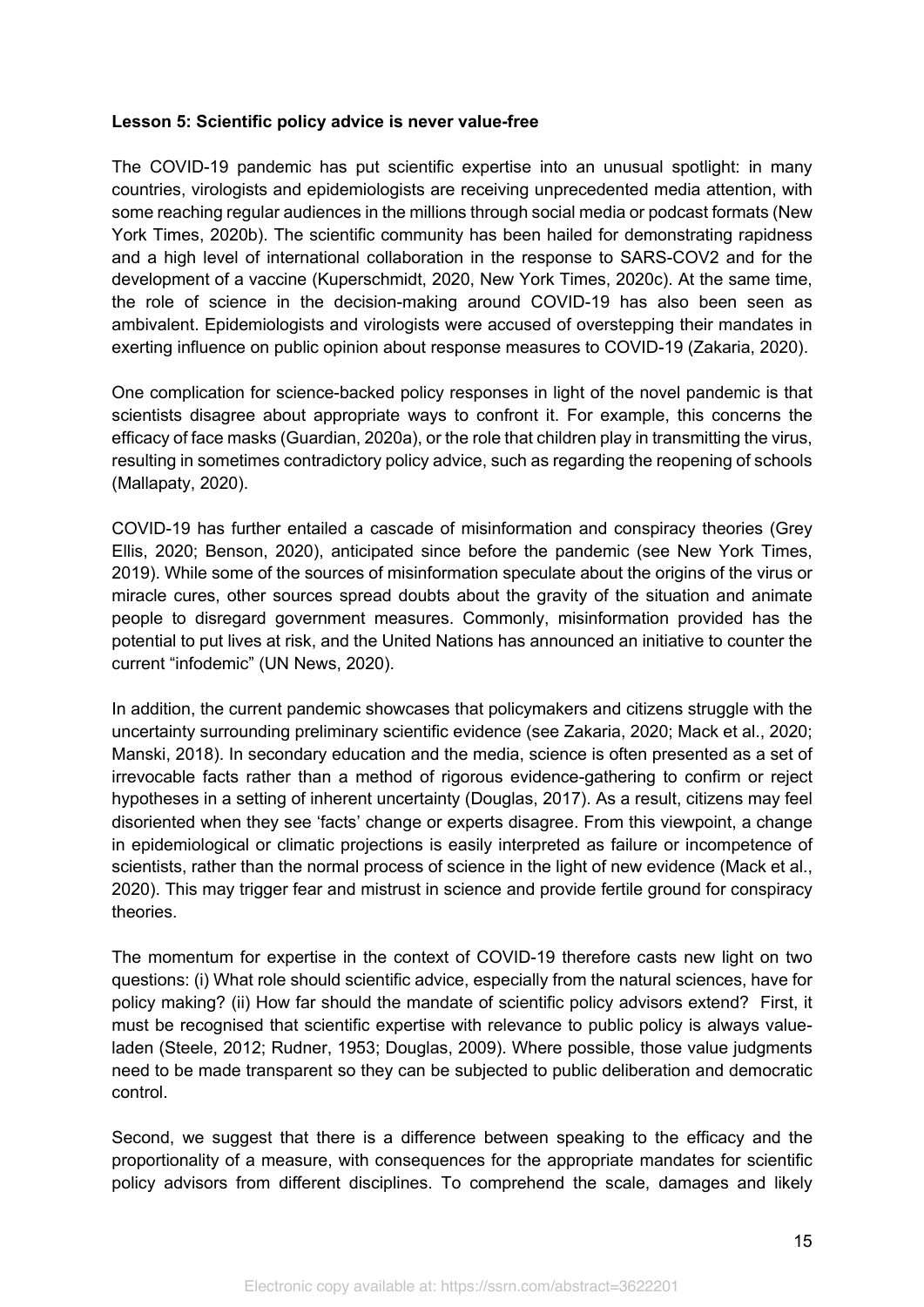trajectory of evolving crises like COVID-19 and climate change, empirical evidence is indispensable, be it from epidemiological and geophysical, or descriptive social science. The same is true in order to understand the potential efficacy of specific mitigation strategies. In order to make a judgment on the proportionality of a measure, in how it aligns with other societal goals, however, decision-makers cannot solely turn to epidemiologists, or geophysicists. Whenever measures entail social, economic or ethical tradeoffs, their endorsement entangles more specific normative value judgments. Therefore, policymakers need to inform their choices not only by expertise from the natural sciences, but should also tie in expertise from the social sciences and ethics. Depending on their specific expertise, the appropriate mandate of scientific policy advisors may sometimes be limited to speaking to the efficacy of a measure, while judgments about its proportionality require a broader consideration of different normative standpoints and public debate.

The appropriate mandate of a scientific policy advisor has to reflect both the inherent valueladenness of scientific policy advice in general, and the specific roles and limits of expertise from different disciplines. Given these limitations, the role of an academic as policy advisor is therefore neither that of impartially outlining coherent options to a politician nor that of a technocrat taking decisions themselves, but that of a "broker" involving the politician in a conversation about potential solutions (see Pielke Jr., 2007; Edenhofer and Kowarsch, 2015; Groom and Hepburn, 2017).

At the intersection of science and policy, the COVID-19 pandemic and climate change share several commonalities. First, similarly to COVID-19, policymakers rely on the results of scientists, especially from the natural sciences, to inform climate policy goals and discern the potential efficacy of mitigation measures. For instance, the social cost of carbon (SCC), which is a central economic measure of the damages associated with emitting one additional ton of carbon, was used to inform carbon pricing policy in the US and Canada (see Environment and Climate Change Canada, 2016; Greenstone et al., 2013; US Interagency Group, 2016). Second, epidemiological models and models in climate science share their reliance on assumptions and as a consequence, results have an inherent element of uncertainty. This is illustrated by the fact that results in the influential IPCC assessment are reported jointly with the corresponding degrees of uncertainty (Mastrandrea et al., 2011). Third, climate scientists are facing similar problems around misinformation, science scepticism, and science politicization as with the COVID-19 pandemic (Allgaier, 2019; Farrell, McConnel and Brulle, 2019). Research suggests that ideologically-motivated framing of climate change in the media and "echo chamber effects" were among the main drivers of partisan polarization over climate change in the US (Carmichael, Brulle and Huxster, 2017; Bolsen and Druckman, 2018). For the US, partisanship and politicization of climate science have further been found to undermine the message of a scientific consensus on climate change (Bolsen and Druckman, 2018).

Nevertheless, there is one important distinction between the evolving COVID-19 pandemic and climate change. With COVID-19 being a novel disease and the pandemic unfolding at a very high speed, scientific results are bound to be preliminary and subject to a great amount of uncertainty. Epidemiological projections need to be constantly revised in the light of new developments and new evidence. Hence, policy advice can change significantly within short timespans. This is putting decisionmakers into a highly volatile and uncertain spot. Climate change research is much more mature, with multiple iterations of improving models in light of new evidence. Further, with the IPCC reports, there is a rigorous and consolidated scientific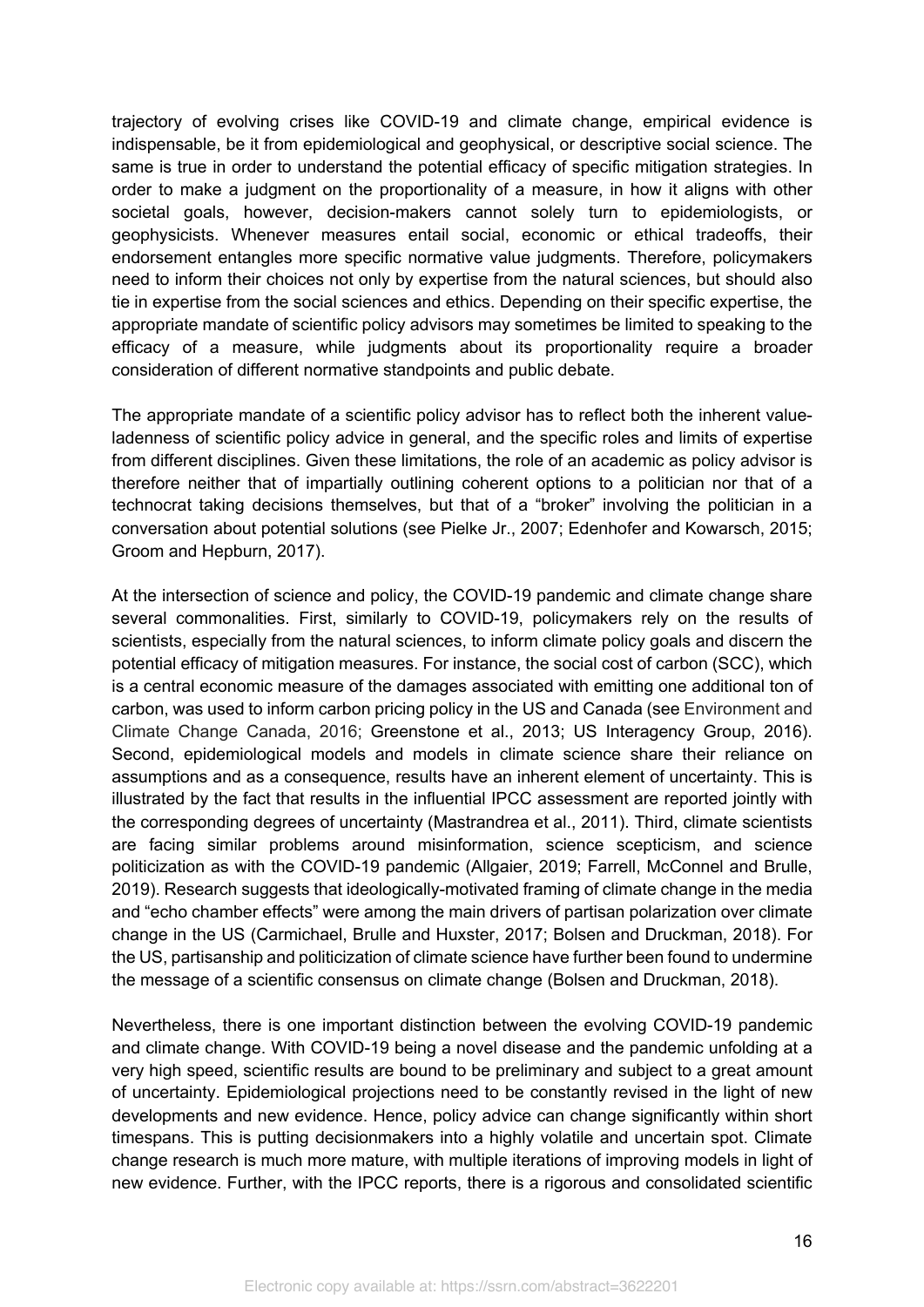process to evaluate the state of knowledge, which is approved by officials from each national government. Hence, the scientific consensus on climate change provides a comparatively clear and robust basis to inform climate policy.

The COVID-19 pandemic showcases the importance of defining a proper role for science in the future of climate policy making. While it is widely acknowledged that policy-making should be guided by robust scientific evidence, it needs to be understood that policy decisions can never directly be drawn from data itself or be "value-neutral" (c.f. Steele, 2012; Rudner, 1953; Douglas, 2009). Any goal setting in climate policy will require additional normative premises on how goods should be prioritised by society, and how the burden and costs of measures should be distributed. This leaves the "academic qua policy advisor" in the position of carefully weighing the role of impartially referring to the state of current research while being clear about arguing from specific normative points of view.<sup>9</sup>

Further, evidence-based strategies in science communication might be able to counter the politicization of climate science and inoculate citizens against fake news, for example by exposing misleading argumentation techniques (see Cook, Lewandowsky and Ecker, 2017; Bolson and Druckman, 2015; Oreskes and Conway, 2010; Côté and Darling, 2018). The current media focus on science and researchers might also be harnessed to have positive effects on the perception of the consequences of climate change among the public. Correcting the skewed picture of "static and certain science" and creating a better understanding about the scientific process among the citizenry may increase trust in science and help fight misinformation and conspiracy theories.

# **Conclusion**

The COVID-19 pandemic and climate change both pose major systemic risks to human prosperity involving significant externalities. The various successes and failures of COVID-19 policy responses provide a chance for reflection on climate policy and progress. We compare the shared climate change and COVID-19 policy challenges of ensuring timely action, gaining public support for economic policy, addressing inequality, developing international cooperation, and clearly detailing the relationship between science and policy. We confirm important parallels for good policy design (see Figure 4): (i) delay is costly; (ii) effective policies must be designed so as to overcome psychological biases; (ii) policies must adequately address existing inequalities to prevent worse outcomes; (iv) wide international collaboration is essential; (v) scientific policy advice needs to transparently balance factualness with inherent value judgments. Despite those parallels, we find important reasons why climate change mitigation is a harder challenge for economic policy making: it requires profound and lasting transformations of the global economy. By contrast, most measures introduced to counter the pandemic, however deep they cut right now, can be lifted once the pandemic has ended. Vital economic transformations need to be implemented long before climate change

<sup>&</sup>lt;sup>9</sup> One illustration for close collaboration between science and policy is the formulation of international mitigation objectives, such as the temperature goals in the Paris Agreement. The inclusion of the 1.5 degrees temperature goal in the Paris Agreement was seen as a success story for science-policy dialogue (Schleussner et al. 2016). The special report on the importance of limiting global warming to 1.5°C (IPCC, 2018) crucially influenced policy proposals in several countries including the European Green Deal (European Commission, 2019).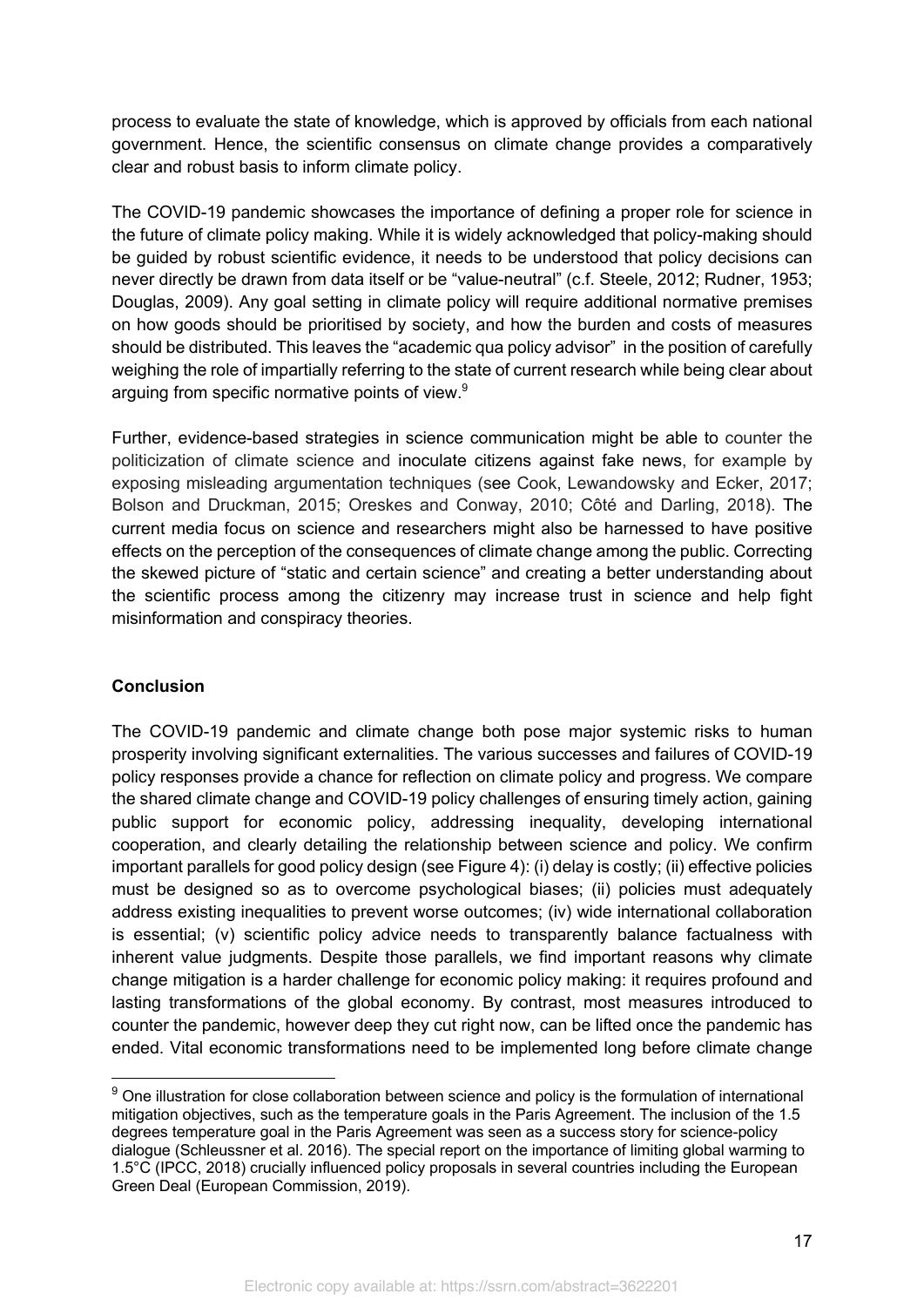reaches catastrophic dimensions. Most of the burden of climate change damage will be borne by human beings in the future or in distant foreign locations, which makes it harder to build political priority.



**Figure 4:** *Summary of similarities and differences between COVID-19 and climate change and policy lessons for climate change*

The lessons we draw in this article are sufficiently broad to be applied to a multitude of global commons problems that fit certain characteristics. These are: if inadequately addressed, damages and mitigation costs rise with time; mitigation policies have the potential to create losers; these problems tend to be highly politicised. As global COVID-19 case numbers continue to rise at the time of writing, our proposed lessons are to some extent preliminary and might not apply across all country contexts.

Current political action and restrictions on personal and economic liberties are unprecedented across most generations in Western countries. The global response to the COVID-19 pandemic is a precedential case that renders arguments against immediate climate investment less compelling. A coal phase-out or a rapidly increasing carbon price, as recommended by environmental economics, has been depicted in the past by many politicians as an intolerable burden to society for which there was not enough political will. After COVID-19, we believe that it will be difficult to discard economic arguments against climate policy in this way, as the economic costs of limiting climate change to below two degrees are projected to be orders of magnitude lower than those of COVID-19 containment measures.<sup>10</sup> This supports proposals for immediate green recovery stimulus. Additionally, it is imperative that

 $10$  Aiming for a CO<sub>2</sub> concentration of 450 ppm, which is compatible with limiting warming to below two degrees, would entail a reduction in the annual consumption growth rate of 0.06 percentage points (IPCC, 2014b, p. 15/16). The real reduction in the annual consumption growth rate might be well below this number, as these calculations neither account for immediate co-benefits nor for reduced climate change damages. Compared to the European Commission (2020a)'s projections of a contraction of 8% in GDP in the Euro area in 2020 due to COVID-19, the projected reduction in real annual consumption due to climate policy appears rather moderate, and is further spread out over much longer time horizons.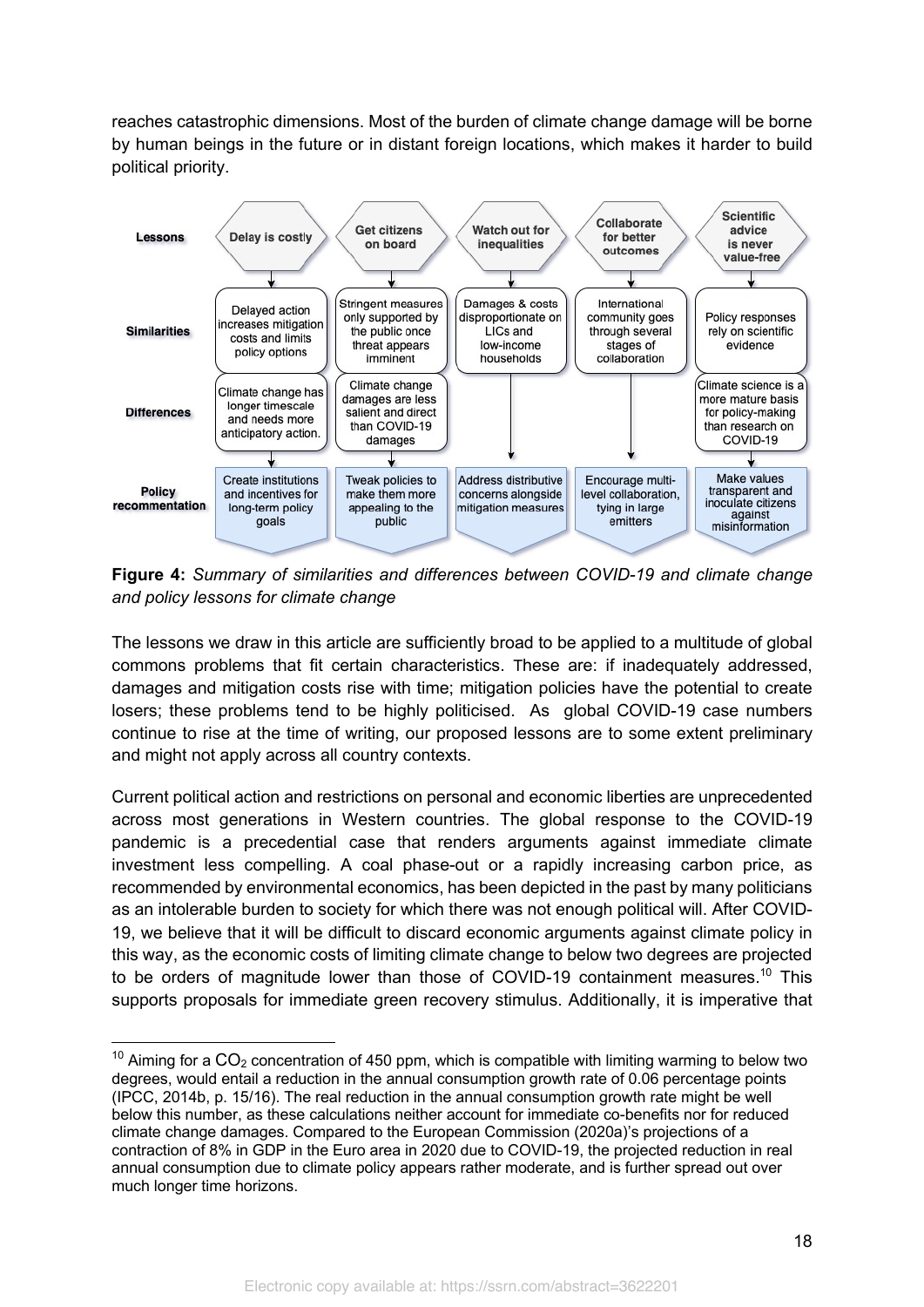governance structures and institutions are bolstered in response to the pandemic, from the municipal to global level, and public perception is changed to increase the public support needed for long-term climate policies. Drawing the right lessons from this crisis will prepare policy-makers and citizens for the long-term challenges presented by climate change.

#### **Bibliography**

- Adams-Prassl, A., Boneva, T., Golin, M., Rauh, C. (2020). Inequality in the Impact of the Coronavirus Shock: Evidence from Real Time Surveys. *IZA DP No. 13183*, retrieved on 28 April from https://www.iza.org/publications/dp/13183
- ADB, (2020). *ADB's Comprehensive Response to the COVID-19 Pandemic: Policy Paper*. Asian Development Bank, Manilla.
- AfDB, (2020). *African Development Bank Group unveils \$10 billion Response Facility to curb COVID-19*. African Development Bank - Building today, a better Africa tomorrow. URL https://www.afdb.org/en/news-and-events/press-releases/african-development-bankgroup-unveils-10-billion-response-facility-curb-covid-19-35174 (accessed 5.19.20).
- Ahmed, S. A., Diffenbaugh, N. S., Hertel, T. W., (2009). Climate volatility deepens poverty vulnerability in developing countries. Environmental Research Letters 4 (3), 034004.
- Akiwumi, P., Valensisi, G., (2020). *When it rains it pours: COVID-19 exacerbates poverty risks in the poorest countries*. United Nations Conference on Trade and Development (UNCTAD). URL https://unctad.org/en/pages/newsdetails.aspx?OriginalVersionID=2356 (accessed 5.19.20).
- Aldy, J.E., (2014). The crucial role of policy surveillance in international climate policy. *Climatic Change* 126, 279–292. https://doi.org/10.1007/s10584-014-1238-5
- Allan, J., Donovan, C., Ekins, P., Gambhir, A., Hepburn, C., Reay, D., Robins, N., Shuckburgh, E., (2020). A net-zero emissions economic recovery from COVID-19. *Working Paper No. 20– 01*. Oxford Smith School of Enterprise and the Environment, Oxford.
- Allgaier, J. (2019). Science and Environmental Communication via Online Video: Strategically Distorted Communications on Climate Change and Climate Engineering on YouTube. *Frontiers in Communication*, *4*, 36.
- Antonio, R.J., Brulle, R.J., (2011). The Unbearable Lightness of Politics: Climate Change Denial and Political Polarization. *The Sociological Quarterly* 52, 195–202. https://doi.org/10.1111/j.1533-8525.2011.01199.x
- Apparicio, S., Sauer, N., (2020). *Which countries have not ratified the Paris climate agreement?.*  Climate Home News. URL https://www.climatechangenews.com/2020/03/01/countriesyet-ratify-paris-agreement/ (accessed 5.19.20).
- Atansah, P.,Khandan, M., Moss, T., Mukherjee, A.,Richmond, J. (2017). When Do Subsidy Reforms Stick? Lessons from Iran, Nigeria, and India. CGD Policy Paper. Washington, DC: Center for Global Development.
- Averchenkova, A., Fankhauser, S. and Finnegan, J. (2018). The role of independent bodies in climate governance: the UK's Committee on Climate Change. *Grantham Research Institute on Climate Change and the Environment at the London School of Economics and Political Science*, retrieved on 12 May 2020 from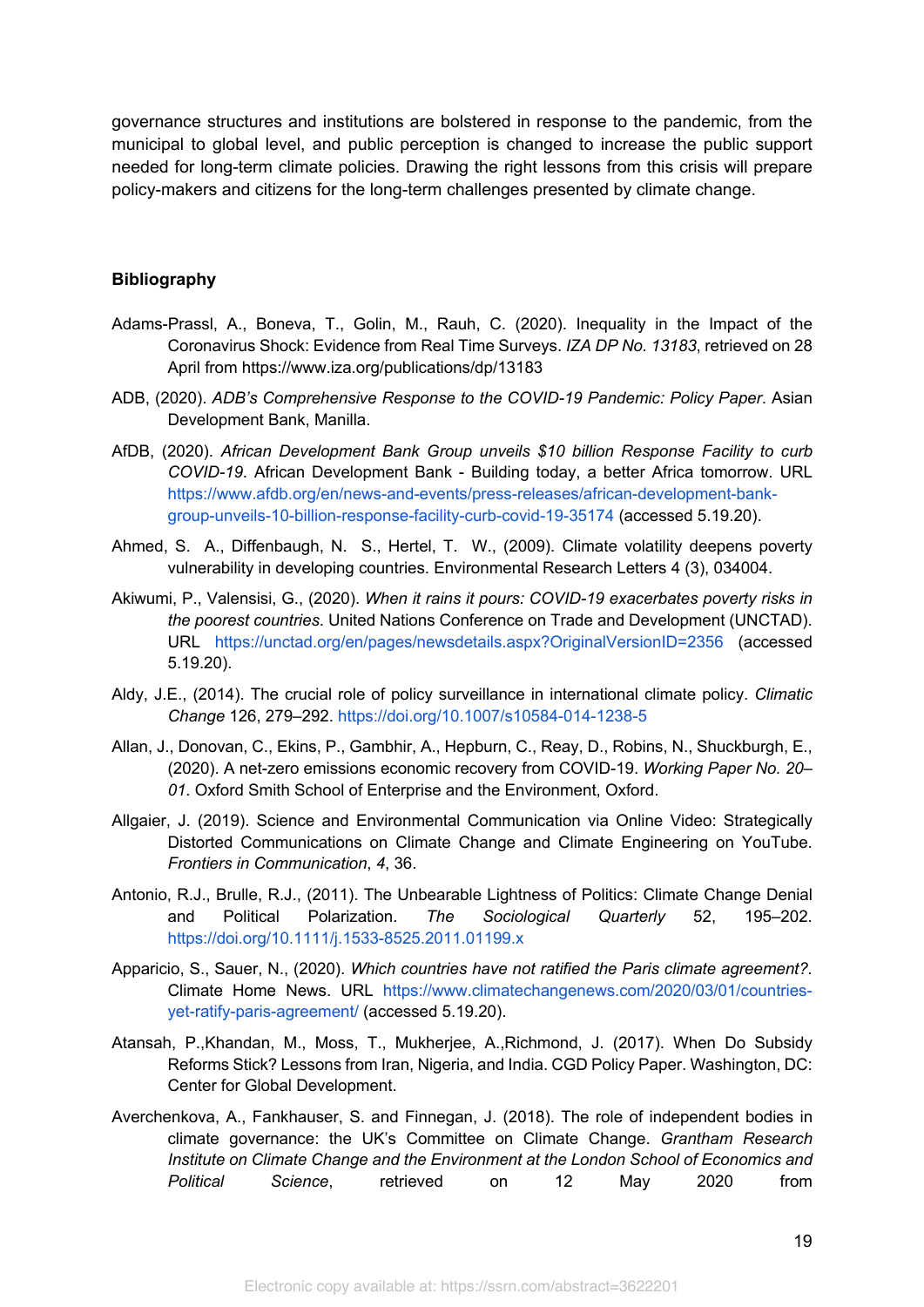http://www.lse.ac.uk/GranthamInstitute/publication/role-independent-bodies-in-climategovernance-uk-committee-on-climate-change/

- Balz, D. (2020). As Washington stumbled, governors stepped to the forefront. Washington Post, retrieved on 21 May 2020 from https://www.washingtonpost.com/graphics/2020/politics/power-to-states-and-governorsduring-coronavirus/
- Baron, J., & Ritov, I. (2004). Omission bias, individual differences, and normality. *Organizational Behavior and Human Decision Processes*, *94*(2), 74-85.
- van Bavel, J.J., Baicker, K., Boggio, P.S., Capraro, V., Cichocka, A., Cikara, M., Crockett, M.J., Crum, A.J., Douglas, K.M., Druckman, J.N., Drury, J., Dube, O., Ellemers, N., Finkel, E.J., Fowler, J.H., Gelfand, M., Han, S., Haslam, S.A., Jetten, J., Kitayama, S., Mobbs, D., Napper, L.E., Packer, D.J., Pennycook, G., Peters, E., Petty, R.E., Rand, D.G., Reicher, S.D., Schnall, S., Shariff, A., Skitka, L.J., Smith, S.S., Sunstein, C.R., Tabri, N., Tucker, J.A., Linden, S. van der, Lange, P. van, Weeden, K.A., Wohl, M.J.A., Zaki, J., Zion, S.R., Willer, R., (2020). Using social and behavioural science to support COVID-19 pandemic response. *Nature Human Behaviour* 4, 460–471. https://doi.org/10.1038/s41562-020- 0884-z
- Benes, K., Cheon, A., Urpelainen, J. and Yang, J. (2015). Low Oil Prices: An Opportunity for Fossil Fuel Subsidy Reform. *Center of Global Energy Policy at Columbia SIPA*, retrieved on 23 April 2020 from https://energypolicy.columbia.edu/research/report/low-oil-pricesopportunity-fuel-subsidy-reform
- Benson, T. (2020). Trolls and bots are flooding social media with disinformation encouraging states to end quarantine. *Business Insider*, retrieved on 12 May 2020 from https://www.businessinsider.com/trolls-bots-flooding-social-media-with-anti-quarantinedisinformation-2020-4?IR=T
- Bolsen, T., & Druckman, J. N. (2015). Counteracting the politicization of science. *Journal of Communication*, *65*(5), 745-769.
- Bradley, J., (2020). *In Scramble for Coronavirus Supplies, Rich Countries Push Poor Aside*. The New York Times.
- Brownstein, R., (2020). *The COVID-19 Crisis Reveals an Old Divide Between the Parties. The Atlantic*. URL https://www.theatlantic.com/politics/archive/2020/03/what-covid-19-debatehas-common-aca-fight/608797/ (accessed 5.20.20).
- Bulkeley, H., Newell, P., (2010). Governing Climate Change, 1 edition. ed. Routledge, London ; New York.
- Burke, M., Hsiang, S. M., & Miguel, E. (2015). Global non-linear effect of temperature on economic production. *Nature*, *527*(7577), 235-239.
- Carattini, S., Kallbekken, S., and Orlov, A. (2019). How to win public support for a global carbon tax. Nature, 565:289–291.
- Carmichael, J. T., Brulle, R. J., & Huxster, J. K. (2017). The great divide: understanding the role of media and other drivers of the partisan divide in public concern over climate change in the USA, 2001–2014. *Climatic Change*, *141*(4), 599-612.
- Climate Leadership Council (2019). Economists' Statement on Carbon Dividends. retrieved from: https://clcouncil.org/economists-statement/ (accessed: 6.2.20)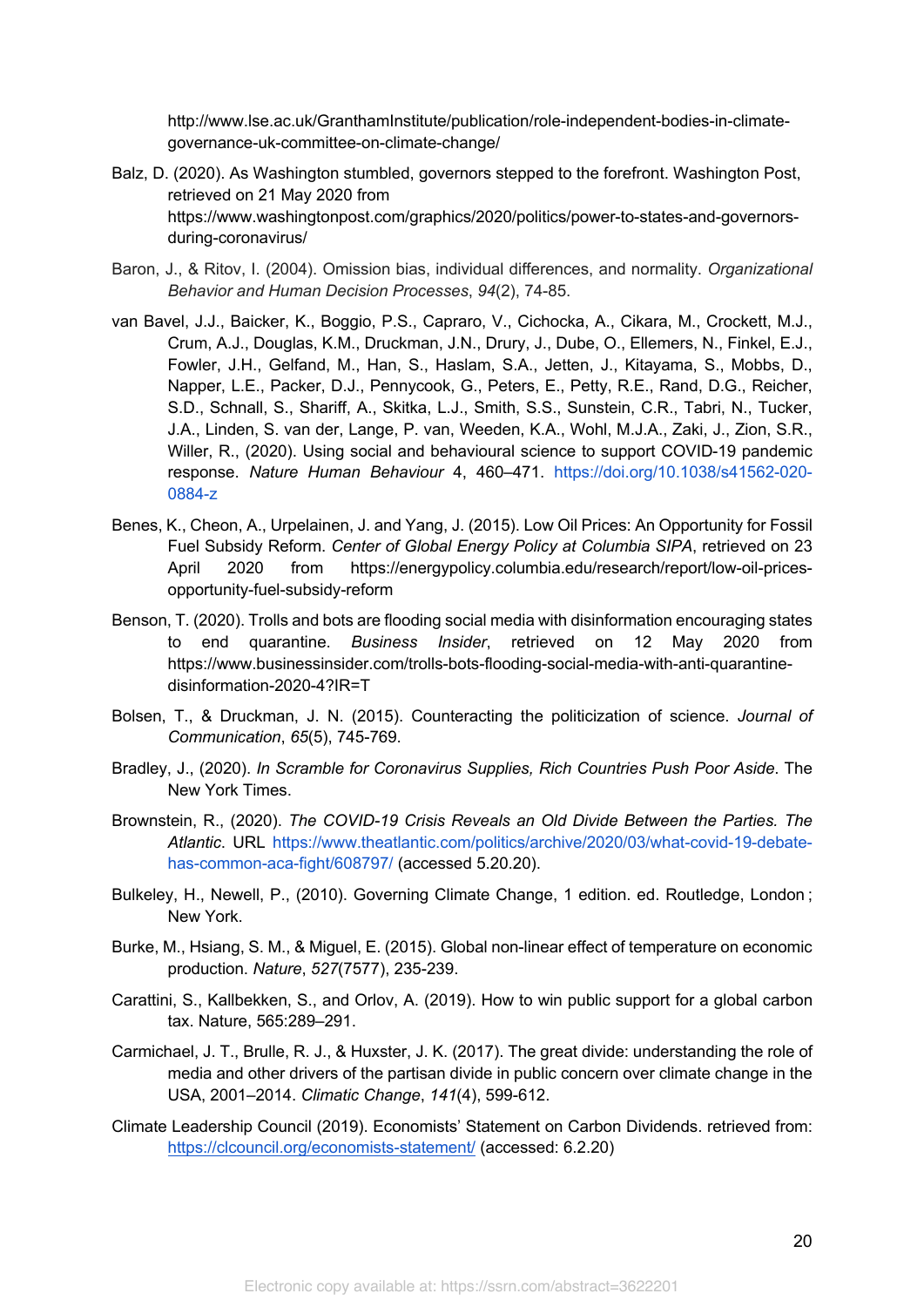- Conseil économique social et environnemental (2020). Session #4: Echange avec Emmanuel Macron - Convention citoyenne pour le climat, retrieved on May 14 2020 from https://www.youtube.com/watch?v=NC3gbRVz-T8
- Cook, J., Lewandowsky, S., & Ecker, U. K. (2017). Neutralizing misinformation through inoculation: Exposing misleading argumentation techniques reduces their influence. *PloS one*, *12*(5).
- Corey, B.L., Mascola, J.R., Fauci, A.S., Collins, F.S., (2020). A strategic approach to COVID-19 vaccine R&amp:D. Science. https://doi.org/10.1126/science.abc5312
- Côté, I. M., & Darling, E. S. (2018). Scientists on Twitter: preaching to the choir or singing from the rooftops?. *Facets*, *3*(1), 682-694.
- CRED and UNISDR, (2018). *Economic losses, poverty & disasters: 1998-2017*. Centre for Research on the Epidemiology of Disasters and United Nations International Strategy for Disaster, Brussels.
- de Atholia, T., Flannigan, G., Lai, S., (2020). Renewable Energy Investment in Australia | Bulletin – March Quarter 2020. Bulletin.
- de Langhe, B., Puntoni, S. and Larrick, R. (2017) Linear thinking in a non-linear world. *Harvard Business Review*, May-June 2017. Retrieved from: https://hbr.org/2017/05/linear-thinkingin-a-nonlinear-world
- Dennig, F., Budolfson, M. B., Fleurbaey, M., Siebert, A., Socolow, R. H., (2015). Inequality, climate impacts on the future poor, and carbon prices. Proceedings of the National Academy of Sciences 112 (52), 15827–15832.
- Department of Prime Minister and Cabinet, (2020). Prime Minister Ardern attends National Cabinet. URL https://www.pmc.gov.au/news-centre/domestic-policy/prime-ministerardern-attends-national-cabinet (accessed 5.19.20).
- Dietz, S., & Venmans, F. (2019). Cumulative carbon emissions and economic policy: in search of general principles. *Journal of Environmental Economics and Management*, *96*, 108-129.
- Dorband, I. I., Jakob, M., Kalkuhl, M., & Steckel, J. C. (2019). Poverty and distributional effects of carbon pricing in low-and middle-income countries–A global comparative analysis. *World Development*, *115*, 246-257.
- Draulans, D. (2020). 'Finally, a virus got me.' Scientist who fought Ebola and HIV reflects on facing death from COVID-19. *Sciencemag*. http://doi.org/10.1126/science.abc7042
- ECDC (2020). European Centre for Disease Prevention and Control. Outbreak of novel coronavirus disease 2019 (COVID-19): increased transmission globally – fifth update, 2 March 2020. ECDC: Stockholm; 2020. https://www.ecdc.europa.eu/sites/default/files/documents/RRA-outbreak-novelcoronavirus-disease-2019-increase-transmission-globally-COVID-19.pdf
- Edenhofer, O., & Kowarsch, M. (2015). Cartography of pathways: A new model for environmental policy assessments. *Environmental Science & Policy*, *51*, 56-64.
- Eliasaf, B., Tia Motwany, D., (2020). *Why 15 countries still haven't reported any cases of Covid-19*. Lowy Institute. URL https://www.lowyinstitute.org/the-interpreter/why-15-countries-stillhaven-t-reported-any-cases-covid-19 (accessed 5.19.20).
- Environment and Climate Change Canada (2016). Environment and Climate Change Canada's social cost of greenhouse gas estimates. Technical Environment and Climate report,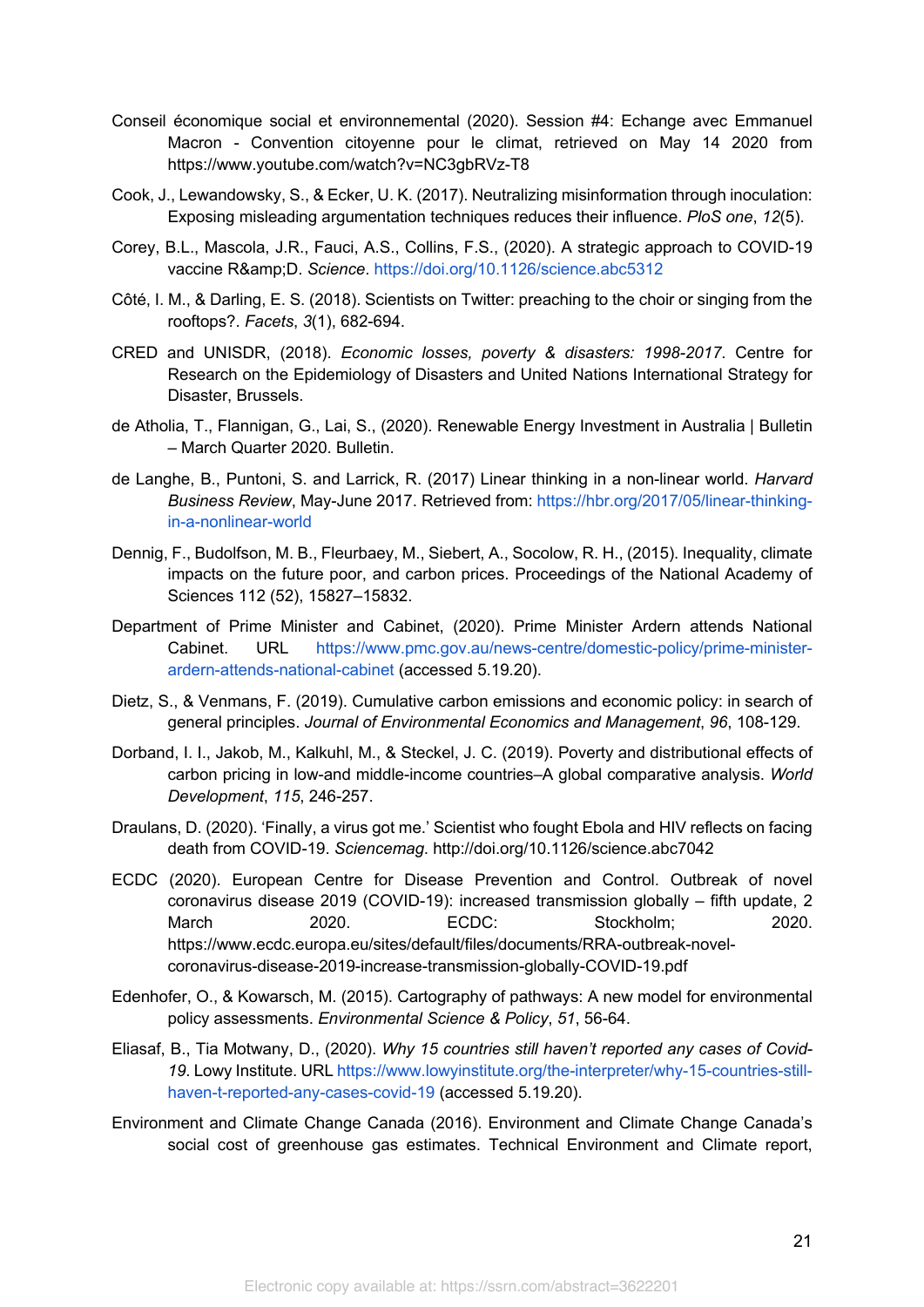Canada. Technical update. http://policy.nl.go.kr/cmmn/FileDown.do?atchFileId=157679&fileSn=36879

- European Climate Foundation (2020). *A Tale of Two CitIZENS' ASSEMBLies*. Retrieved on 14 May from https://europeanclimate.org/a-tale-of-two-citizens-assemblies/
- European Commission (2019) Communication from the Commission to the European Parliament, the European Council and Social Committee and the Committee of the Regions. The European Green Deal. COM(2019) 640. Available at: https://eur-lex.europa.eu/legalcontent/EN/TXT/PDF/?uri=CELEX:52019DC0640&from=EN
- European Commission (2020a). European Economic Forecast Spring 2020. https://ec.europa.eu/info/sites/info/files/economy-finance/ip125\_en.pdf
- European Commission (2020b) Coronavirus: European Solidarity in action. Retrieved on 14 May from: https://ec.europa.eu/info/live-work-travel-eu/health/coronavirusresponse/coronavirus-european-solidarity-action\_en
- European Commission (2020c). Europe's moment: Repair and prepare for the next generation. Press release 27 May 2020. Retrieved on 29 May from: https://ec.europa.eu/commission/presscorner/detail/en/ip\_20\_940
- Farand, C. (2020) Citizens' assemblies on climate change seek to shape the post-Covid recovery. *Climate Change News*. Retrieved on 14 May from: https://www.climatechangenews.com/2020/04/17/citizens-assemblies-climate-changeseek-shape-post-covid-recovery/
- Farbotko, C., (2010). Wishful sinking: Disappearing islands, climate refugees and cosmopolitan experimentation. *Asia Pacific Viewpoint* 51, 47–60. https://doi.org/10.1111/j.1467- 8373.2010.001413.x
- Farrell, J., McConnell, K., & Brulle, R. (2019). Evidence-based strategies to combat scientific misinformation. Nature Climate Change, 9(3), 191-195.
- Furman, J. Shadbegian, R. and Stock, J. (2015). The cost of delaying action to stem climate change: A meta-analysis. VoxEU. Retrieved from: https://voxeu.org/article/cost-delayingaction-stem-climate-change-meta-analysis
- Ferguson, N., Laydon, D., Nedjati Gilani, G., Imai, N., Ainslie, K., Baguelin, M., Bhatia, S., Boonyasiri, A., Cucunuba Perez, Z.U.L.M.A., Cuomo-Dannenburg, G. and Dighe, A. (2020). *Report 9: Impact of non-pharmaceutical interventions (NPIs) to reduce COVID19 mortality and healthcare demand.* Imperial College, retrieved on 21 April 2020 from https://www.imperial.ac.uk/media/imperial-college/medicine/mrc-gida/2020-03-16- COVID19-Report-9.pdf
- Fielding, K.S., Head, B.W., Laffan, W., Western, M., Hoegh-Guldberg, O., (2012). Australian politicians' beliefs about climate change: political partisanship and political ideology. *Environmental Politics* 21, 712–733. https://doi.org/10.1080/09644016.2012.698887
- Freedman, L., (2020). *How the World Health Organisation's failure to challenge China over coronavirus cost us dearly*. New Statesman.
- Gabriel, S., (2020). *The Lethal Threat of COVID-19 Isolationism*. Project Syndicate. URL https://www.project-syndicate.org/commentary/covid19-protectionism-undermineseurope-global-role-by-sigmar-gabriel-2020-04 (accessed 5.19.20).
- Goudie, A.S., (2018). Human Impact on the Natural Environment [electronic resource], 8th ed. Wiley-Blackwell.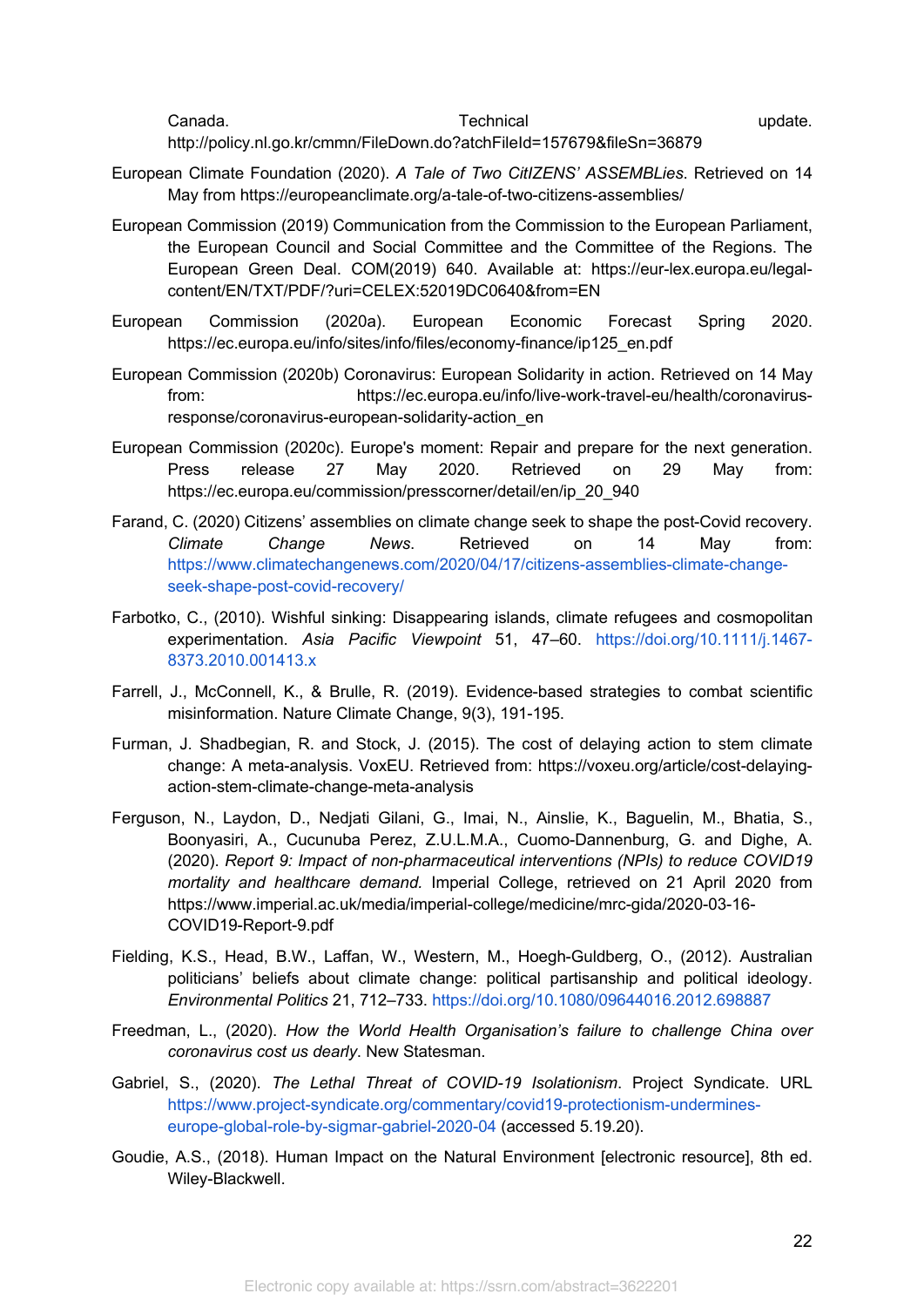- Goulder, L. H. (2020). Timing Is Everything: How Economists Can Better Address the Urgency of Stronger Climate Policy. *Review of Environmental Economics and Policy*.
- Goulder, L. H., Hafstead, M. A., Kim, G., & Long, X. (2019). Impacts of a carbon tax across US household income groups: What are the equity-efficiency trade-offs?. *Journal of Public Economics*, *175*, 44-64.
- Greenstone, M., Kopits, E., and Wolverton, A. (2013). Developing a social cost of carbon for US regulatory analysis: A methodology and interpretation. *Review of Environmental Economics and Policy*, 7(1), 23–46.
- Grey Ellis, E. (2020). The Coronavirus Outbreak Is a Petri Dish for Conspiracy Theories. Wired, retrieved on 12 May from https://www.wired.com/story/coronavirus-conspiracy-theories/
- GRFC, (2020). Global Report on Food Crises | World Food Programme. URL https://www.wfp.org/publications/2020-global-report-food-crises (accessed 5.20.20).
- Groom, B., & Hepburn, C. (2017). Looking back at social discounting policy: the influence of papers, presentations, political preconditions, and personalities. *Review of Environmental Economics and Policy*, *11*(2), 336-356.
- Grosjean, G., Acworth, W., Flachsland, C., & Marschinski, R. (2016). After monetary policy, climate policy: is delegation the key to EU ETS reform? Climate Policy, 16(1), 1-25.
- Guardian (2020a). *Report on face masks' effectiveness for COVID-19 divides scientists.* Retrieved on 1 June 2020 from https://www.theguardian.com/world/2020/may/04/scientistsdisagree-over-face-masks-effect-on-covid-19
- Guardian (2020b). 'We can't go back to normal': how will coronavirus change the world? Retrieved on 23 April 2020 from https://www.theguardian.com/world/2020/mar/31/how-will-the-worldemerge-from-the-coronavirus-crisis
- Haidt, J. (2001). The emotional dog and its rational tail: a social intuitionist approach to moral judgment. *Psychological review*, *108*(4), 814.
- Hale, T., Webster, S., Petherick, A., Phillips, T., Kira, B., (2020). *Oxford COVID-19 Government Response Tracker.* Blavatnik School of Government. URL https://www.bsg.ox.ac.uk/research/research-projects/coronavirus-government-responsetracker (accessed 5.19.20).
- Harper, C.A., Satchell, L.P., Fido, D., Latzman, R.D., (2020). Functional Fear Predicts Public Health Compliance in the COVID-19 Pandemic. *International Journal of Mental Health Addiction* 1–14. https://doi.org/10.1007/s11469-020-00281-5
- Hasell, J., Ortiz-Ospina, E., Mathieu, E., Ritchie, H., Beltekian, D. & Roser, M. (2020). To understand the global pandemic, we need global testing – the Our World in Data COVID-19 Testing dataset. *Our World in Data*, retrieved on 21 April from https://ourworldindata.org/covid-testing
- Helm, D. (2020). The Environmental Impacts of the Coronavirus. Environ Resource Econ 76, 21– 38 https://doi.org/10.1007/s10640-020-00426-z
- Helm, D., Hepburn, C., & Mash, R. (2003). Credible carbon policy. Oxford Review of Economic Policy, 19(3), 438-450.
- Hepburn, C., O'Callaghan, B., Stern, N., Stiglitz, J., Zenghelis, D. (2020). Oxford Review of Economic Policy. Online first. doi: https://doi.org/10.1093/oxrep/graa015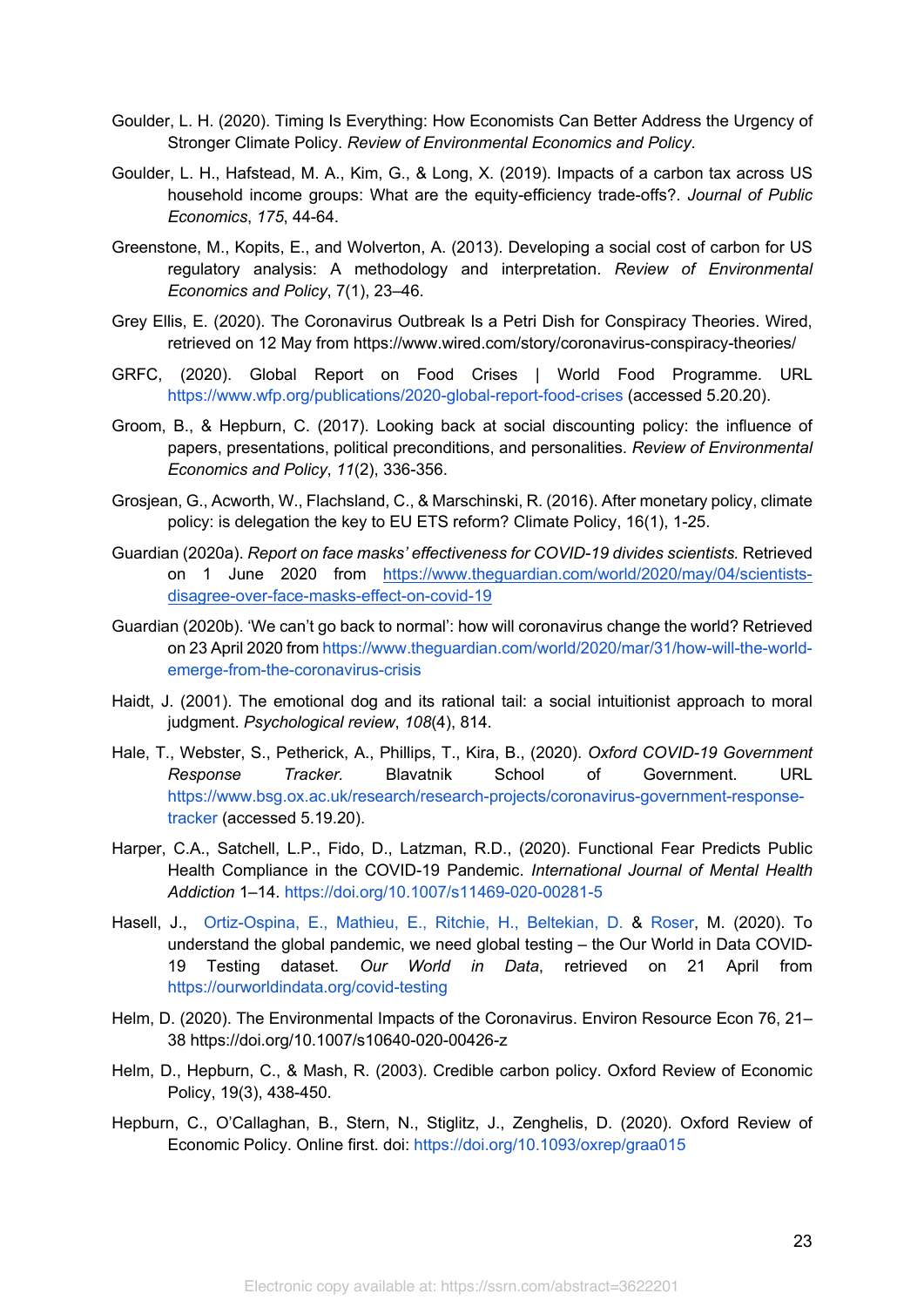- IMF (2020a). *World Economic Outlook, April 2020: Chapter 1*. Washington, DC. Retrieved on 22 April 2020 from https://www.imf.org/en/Publications/WEO/Issues/2020/04/14/weo-april-2020
- IMF (2020b). *Emergency Financing by Region*. IMF. URL https://www.imf.org/en/Topics/imf-andcovid19/COVID-Lending-Tracker (accessed 5.19.20).
- IPCC (2013). Climate Change 2013: The Physical Science Basis. Contribution of Working Group I to the Fifth Assessment Report of the Intergovernmental Panel on Climate Change [Stocker, T.F., D. Qin, G.-K. Plattner, M. Tignor, S.K. Allen, J. Boschung, A. Nauels, Y. Xia, V. Bex and P.M. Midgley (eds.)]. Cambridge University Press, Cambridge, United Kingdom and New York, NY, USA, 1535 pp.
- IPCC (2014a). Climate Change 2014: Impacts, Adaptation, and Vulnerability. Part A: Global and Sectoral Aspects. Contribution of Working Group II to the Fifth Assessment Report of the Intergovernmental Panel on Climate Change. [Field, C.B. and Barros, V.R. and Dokken, D.J. and Mach, K.J. and Mastrandrea, M.D. and Bilir, T. E. and Chatterjee, M. and Ebi, K.L. and Estrada, Y.O. and Genova, R.C. and Girma,B. and Kissel, E.S. and Levy, A. N. and MacCracken, S. and Mastrandrea, P.R. and White, L.L. (eds.)]. Cambridge University Press, Cambridge, United Kingdom and New York, NY, USA.
- IPCC (2014b). Summary for Policymakers. In: Climate Change 2014: Mitigation of Climate Change. Contribution of Working Group III to the Fifth Assessment Report of the Intergovernmental Panel on Climate Change [Edenhofer, O., R. Pichs-Madruga, Y. Sokona, E. Farahani, S. Kadner, K. Seyboth, A. Adler, I. Baum, S. Brunner, P. Eickemeier, B. Kriemann, J. Savolainen, S. Schlömer, C. von Stechow, T. Zwickel and J.C. Minx (eds.)]. Cambridge University Press, Cambridge, United Kingdom and New York, NY, USA.
- IPCC (2018). *Global warming of 1.5°C. An IPCC Special Report on the impacts of global warming of 1.5°C above pre-industrial levels and related global greenhouse gas emission pathways, in the context of strengthening the global response to the threat of climate change, sustainable development, and efforts to eradicate poverty* [V. Masson-Delmotte, P. Zhai, H. O. Pörtner, D. Roberts, J. Skea, P.R. Shukla, A. Pirani, W. Moufouma-Okia, C. Péan, R. Pidcock, S. Connors, J. B. R. Matthews, Y. Chen, X. Zhou, M. I. Gomis, E. Lonnoy, T. Maycock, M. Tignor, T. Waterfield (eds.)]. In Press.
- Jakob, M., Luderer, G., Steckel, J., Tavoni, M., & Monjon, S. (2012). Time to act now? Assessing the costs of delaying climate measures and benefits of early action. Climatic Change, 114(1), 79-99.
- Johnson, C.K., Hitchens, P.L., Pranav S. Pandit, Julie Rushmore, Tierra Smiley Evans, Cristin C. W. Young and Megan M. Doyle (2020) *Global shifts in mammalian population trends reveal key predictors of virus spillover risk*. Proc. R. Soc. B.*,* 287: 20192736. http://doi.org/10.1098/rspb.2019.2736
- Klenert, D., & Mattauch, L. (2016). How to make a carbon tax reform progressive: The role of subsistence consumption. Economics Letters, 138, 100-103.
- Klenert, D., Mattauch, L., Combet, E., Edenhofer, O., Hepburn, C., Rafaty, R., & Stern, N. (2018a). Making carbon pricing work for citizens. *Nature Climate Change*, *8*(8), 669-677.
- Klenert, D., Schwerhoff, G., Edenhofer, O. and Mattauch, L. (2018b). Environmental Taxation, Inequality and Engel's Law: The Double Dividend of Redistribution. Environmental and Resource Economics, 71(3), pp 605–624. http://dx.doi.org/10.1007/s10640-016-0070-y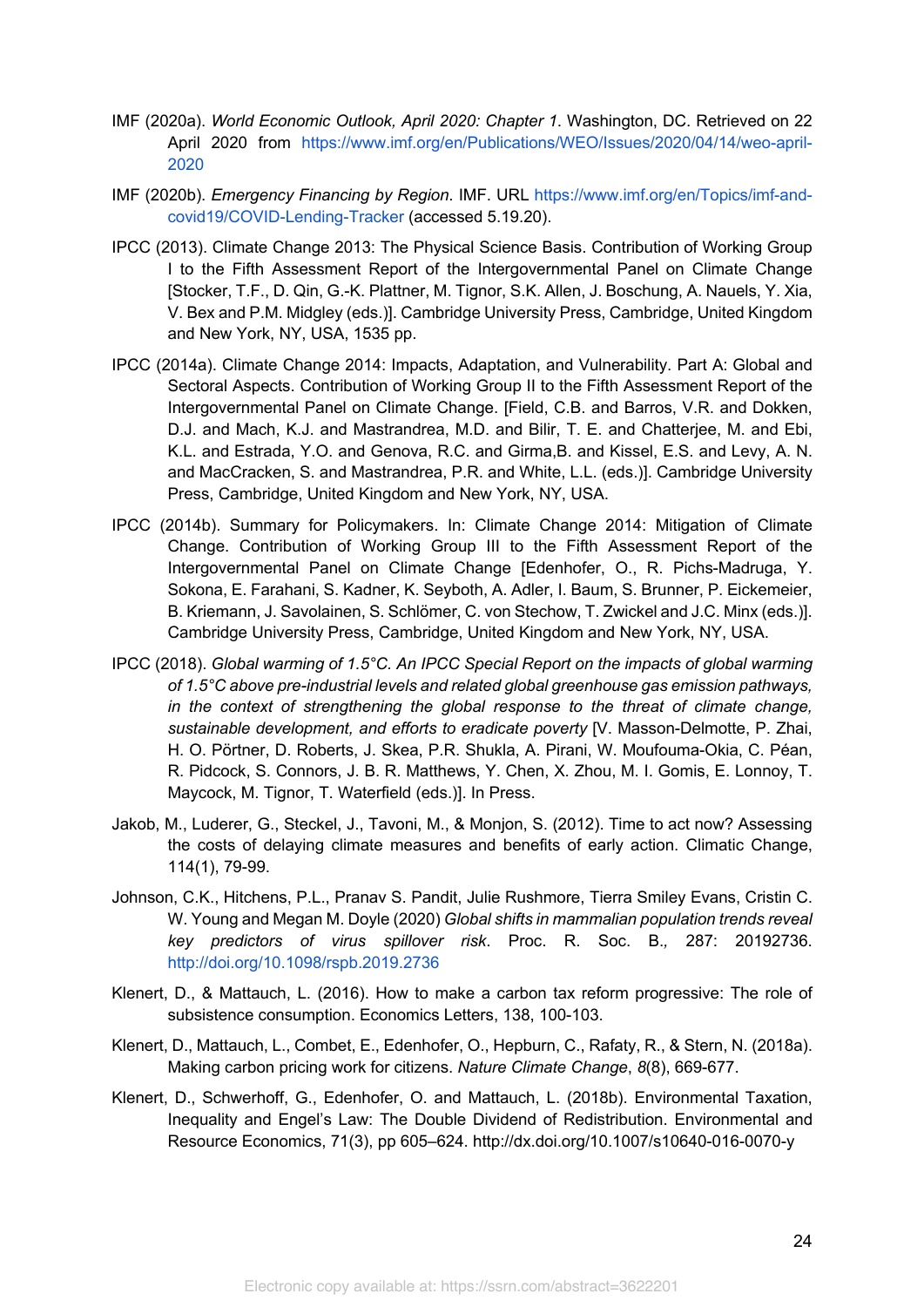- Kornek, U., Edenhofer, O., (2020). The strategic dimension of financing global public goods. *European Economic Review* 103423. https://doi.org/10.1016/j.euroecorev.2020.103423
- Kornek, U., Klenert, D., Edenhofer, O. and Fleurbaey, M. (2019). The social cost of carbon and inequality: when local redistribution shapes global carbon prices. CESifo Working Paper No. 7628.
- Koundouri, P. (2020). Never Waste a Good Crisis: For a Sustainable Recovery from COVID-19. *Sustainable Development Solutions Network*, retrieved on 20 April 2020 from https://www.unsdsn.org/never-waste-a-good-crisis-for-a-sustainable-recovery-from-covid-19
- Kraemer, M.U.G., Yang, C.-H., Gutierrez, B., Wu, C.-H., Klein, B., Pigott, D.M., Group†, O.C.-19 D.W., Plessis, L. du, Faria, N.R., Li, R., Hanage, W.P., Brownstein, J.S., Layan, M., Vespignani, A., Tian, H., Dye, C., Pybus, O.G., Scarpino, S.V., (2020). The effect of human mobility and control measures on the COVID-19 epidemic in China. *Science* 368, 493– 497. https://doi.org/10.1126/science.abb4218
- Kretchmer, H. (2020). *How coronavirus has hit employment in G7 economies*. World Economic Forum. URL https://www.weforum.org/agenda/2020/05/coronavirus-unemployment-jobswork-impact-g7-pandemic/ (accessed 5.19.20).
- Krohs, C., Hamilton, A.L., Küttner, M., (2020). *Collaboration among competitors & COVID-19: The impact on EU and national case laws*. e-Competitions Bulletin.
- Lai, K.K.R. (2020). Why Coronavirus Cases Have Spiked in Hong Kong, Singapore and Taiwan. The New York Times. 9 April 2020. Retrieved from: https://www.nytimes.com/interactive/2020/04/09/world/asia/coronavirus-hong-kongsingapore-taiwan.html
- Lambert, L., (2020). *The coronavirus has now killed more Americans than the Vietnam War, Gulf War, Afghanistan War, and Iraq War combined*. Fortune. URL https://fortune.com/2020/05/15/coronavirus-deaths-us-covid-19-death-rate-covid-19 more-than-korean-vietnam-gulf-afghanistan-iraq-wars-combined/ (accessed 5.19.20).
- Le Quéré, C., Jackson, R.B., Jones, M.W. et al. *Temporary reduction in daily global CO2 emissions during the COVID-19 forced confinement.* Nat. Clim. Chang. (2020). https://doi.org/10.1038/s41558-020-0797-x
- Lee, K., Worsnop, C.Z., Grépin, K.A., Kamradt-Scott, A., (2020). *Global coordination on crossborder travel and trade measures crucial to COVID-19 response*. The Lancet 0. https://doi.org/10.1016/S0140-6736(20)31032-1
- Legrain, P., (2020). The Coronavirus Is Killing Globalization and Empowering Nationalists and Protectionists. *Foreign Policy*.
- Leichenko, R., & Silva, J. A. (2014). Climate change and poverty: vulnerability, impacts, and alleviation strategies. *Wiley Interdisciplinary Reviews: Climate Change*, *5*(4), 539-556.
- Lenton, T. M. (2020). Tipping positive change. *Philosophical Transactions of the Royal Society B*, *375*(1794), 20190123.
- Letta, M., Montalbano, P., Tol, R. S., (2018). Temperature shocks, short-term growth and poverty thresholds: Evidence from rural Tanzania. World Development 112, 13–32.
- Levy, M. R., & Tasoff, J. (2017). Exponential-growth bias and overconfidence. *Journal of Economic Psychology*, 58, 1-14.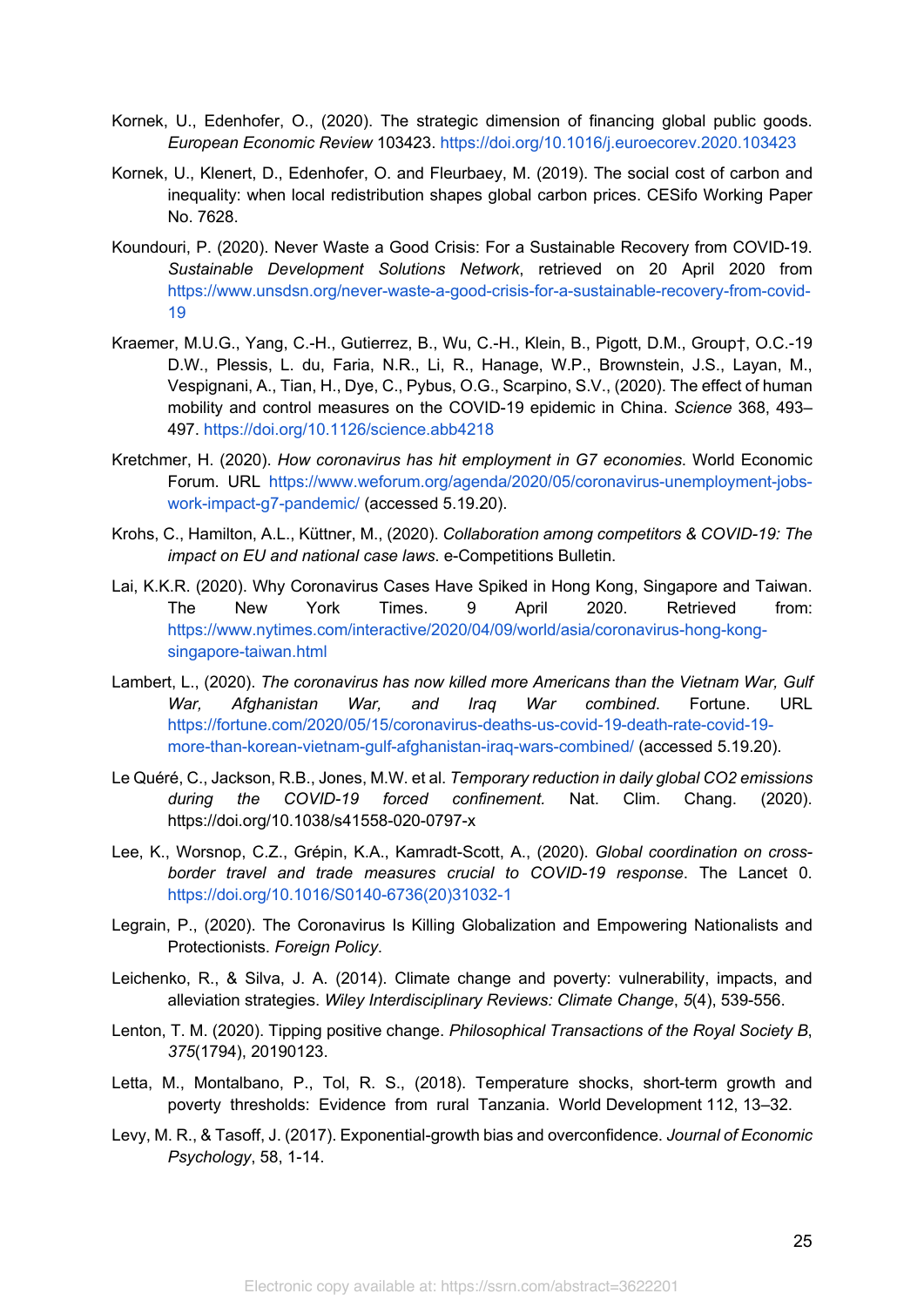- Mack, K., Kruszelnicki, K., Randall, L. et al. (2020) Reaching out. Nature Reviews Physics. https://doi.org/10.1038/s42254-020-0185-5
- Maestre-Andrés, S., Drews, S., & van den Bergh, J. (2019). Perceived fairness and public acceptability of carbon pricing: a review of the literature. *Climate Policy*, *19*(9), 1186-1204.
- Manski, C. F. (2019). Communicating uncertainty in policy analysis. *Proceedings of the National Academy of Sciences*, *116*(16), 7634-7641.
- Markowitz, E. M., & Shariff, A. F. (2012). Climate change and moral judgement. *Nature Climate Change*, *2*(4), 243-247.
- Marquardt, A., Hansler, J., (2020). *US push to include "Wuhan virus" language in G7 joint statement fractures alliance*. CNN. URL https://www.cnn.com/2020/03/25/politics/g7 coronavirus-statement/index.html (accessed 5.19.20).
- Marshall, G.; Conway, D.; Webster, R.; Comeau, L.; Besley, D. J.; Saldarriaga Arango, I. (2018). Guide to Communicating Carbon Pricing (English). Washington, D.C. : World Bank Group. Retrieved on 23 April 2020 from http://documents.worldbank.org/curated/en/668481543351717355/Guide-to-Communicating-Carbon-Pricing
- Mastrandrea, M. D., Mach, K. J., Plattner, G. K., Edenhofer, O., Stocker, T. F., Field, C. B., ... & Matschoss, P. R. (2011). The IPCC AR5 guidance note on consistent treatment of uncertainties: a common approach across the working groups. *Climatic Change*, *108*(4), 675.
- Melville, J., (2020). *Isolationism is not the way forward during coronavirus*. URL https://www.aljazeera.com/indepth/opinion/isolationism-coronavirus-200406074443291.html (accessed 5.19.20).
- Mendelsohn, R., Dinar, A., Williams, L., (2006). The distributional impact of climate change on rich and poor countries. *Environment and Development Economics* 11, 159–178. https://doi.org/10.1017/S1355770X05002755
- Morton, A.M., (2019). *UN climate talks: Australia accused of "cheating" and thwarting global deal*. The Guardian.
- New York Times (2019). We Must Prepare for the Next Pandemic: We'll have to battle both the disease and the fake news, retrieved on 8 May 2020 from https://www.nytimes.com/2019/06/17/opinion/pandemic-fake-news.html
- New York Times (2020a). T*rump Urges Limits Amid Pandemic, but Stops Short of National Mandates*. Retrieved on 21 April 2020 from https://www.nytimes.com/2020/03/16/us/politics/trump-coronavirus-guidelines.html
- New York Times (2020b). *The Rising Heroes of the Coronavirus Era? Nations' Top Scientists*, retrieved on 12 May 2020 from https://www.nytimes.com/2020/04/05/world/europe/scientists-coronavirus-heroes.html
- New York Times (2020c). Covid-19 Changed How the World Does Science, Together, retrieved on 12 May 2020 from https://www.nytimes.com/2020/04/01/world/europe/coronavirusscience-research-cooperation.html
- OECD (2020). COVID-19: Protecting people and societies, retrieved on 13 May 2020 from http://www.oecd.org/inclusive-growth/resources/COVID-19-Protecting-people-andsocieties.pdf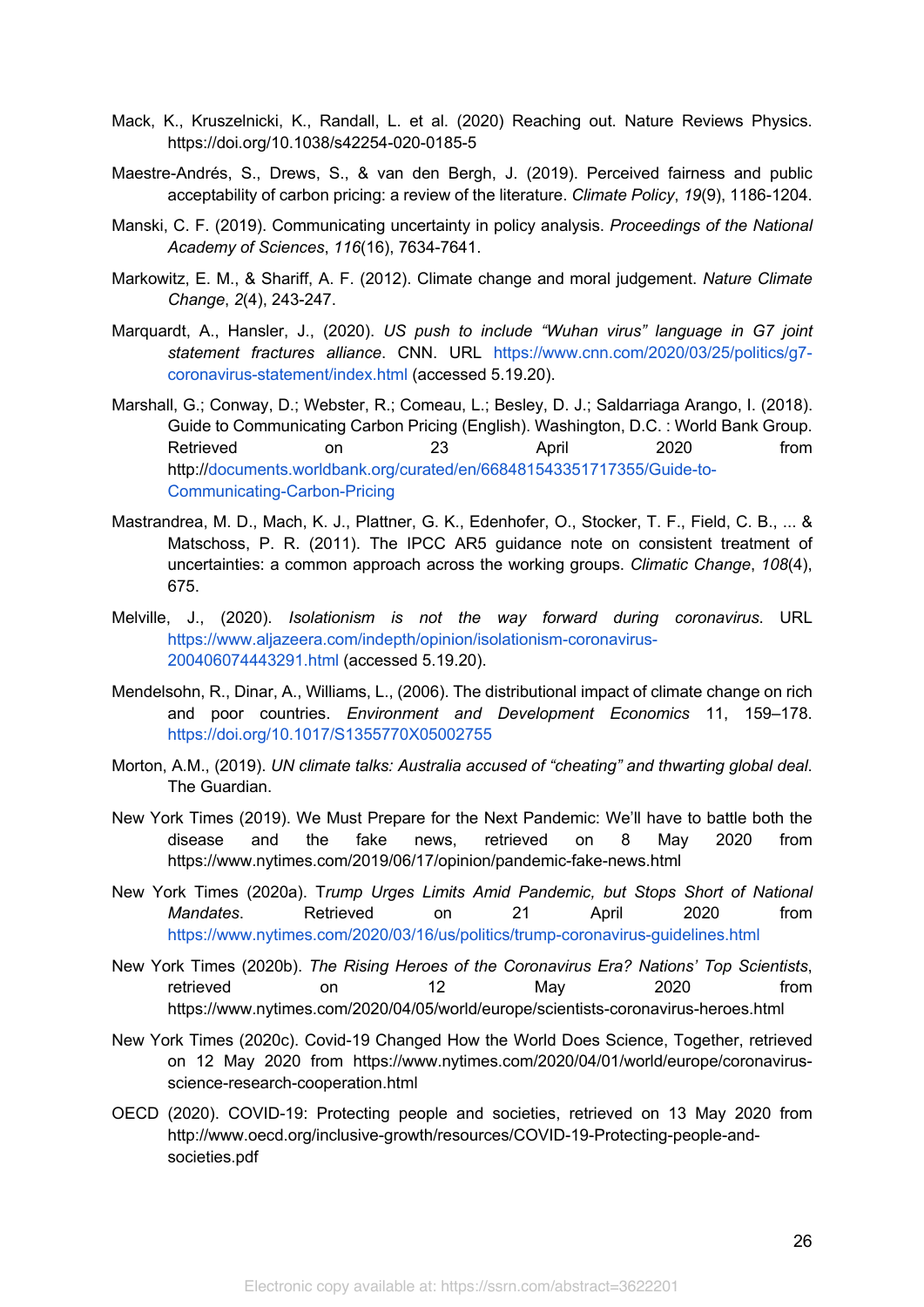- Oreskes, N., & Conway, E. M. (2010). Defeating the merchants of doubt. *Nature*, *465*(7299), 686- 687.
- Ostrom, E. (2010). Beyond markets and states: polycentric governance of complex economic systems. *American Economic Review*, *100*(3), 641-72.
- Pahle, M., Burtraw, D., Flachsland, C., Kelsey, N., Biber, E., Meckling, J., ... & Zysman, J. (2018). Sequencing to ratchet up climate policy stringency. Nature Climate Change, 8(10), 861- 867.
- Perez, V., & Ross, J. M. (2020). Federalism and Polycentric Government in a Pandemic. *Special Edition Policy Brief*, Mercatus Center at George Mason University.
- Peters, T., Greening, P., (2020). *How do we prepare for COVID-19 vaccine delivery?* URL https://www.birmingham.ac.uk/news/thebirminghambrief/items/2020/05/How-do-weprepare-for-covid-19-vaccine-delivery.aspx (accessed 5.19.20).
- Pielke Jr, R. A. (2007). *The honest broker: making sense of science in policy and politics*. Cambridge University Press.
- Pierre, J., (2020). *Disregarding Science: The Politics of COVID-19 Beliefs. Psychology Today*. URL https://www.psychologytoday.com/blog/psych-unseen/202003/disregarding-science-thepolitics-covid-19-beliefs (accessed 5.20.20).
- Pouliquen, F. (2020). Climat : La convention citoyenne a-t-elle changé les convictions de ses 150 membres? 20 minutes, retrieved on 12 May 2020 from https://www.20minutes.fr/planete/2714551-20200209-climat-convention-citoyennechange-convictions-150-membres
- Pueyo, T. (2020). Coronavirus: Why You Must Act Now. *Medium*, retrieved on 21 April 2020 from https://medium.com/@tomaspueyo/coronavirus-act-today-or-people-will-dief4d3d9cd99ca
- RFI (2020). *'Our lives will be nothing like before': French PM sheds light on lockdown exit.* Retrieved on 24 April 2020 from http://www.rfi.fr/en/france/20200419-our-lives-will-benothing-like-before-french-pm-sheds-light-on-lockdown-exit-deconfinement-coronavirusedouard-philippe
- Ritchie, H., Roser, M., (2019). *CO₂ and Greenhouse Gas Emissions*. Our World in Data.
- Rockström, J. and Edenhofer, O. (2020). The Global Resilience Imperative. *Project Syndicate,*  retrieved on 17 May from https://www.project-syndicate.org/commentary/buildingresilience-to-health-climate-biodiversity-risks-by-johan-rockstrom-and-ottmar-edenhofer-2020-05
- Rosenbloom, D., & Markard, J. (2020). A COVID-19 recovery for climate. Science 368 ( 6490), 447.
- Rosenfeld, D.L., Rothgerber, H., Wilson, T., (2020). Politicizing the COVID-19 Pandemic: Ideological Differences in Adherence to Social Distancing (preprint). PsyArXiv. https://doi.org/10.31234/osf.io/k23cv
- Roser, M., Ritchie, H., Ortiz-Ospina, E., Hasell, J., (2020). *Coronavirus Pandemic (COVID-19).*  Our World in Data.
- Schleussner, C. F., Rogelj, J., Schaeffer, M., Lissner, T., Licker, R., Fischer, E. M., ... & Hare, W. (2016). Science and policy characteristics of the Paris Agreement temperature goal. *Nature Climate Change*, *6*(9), 827-835.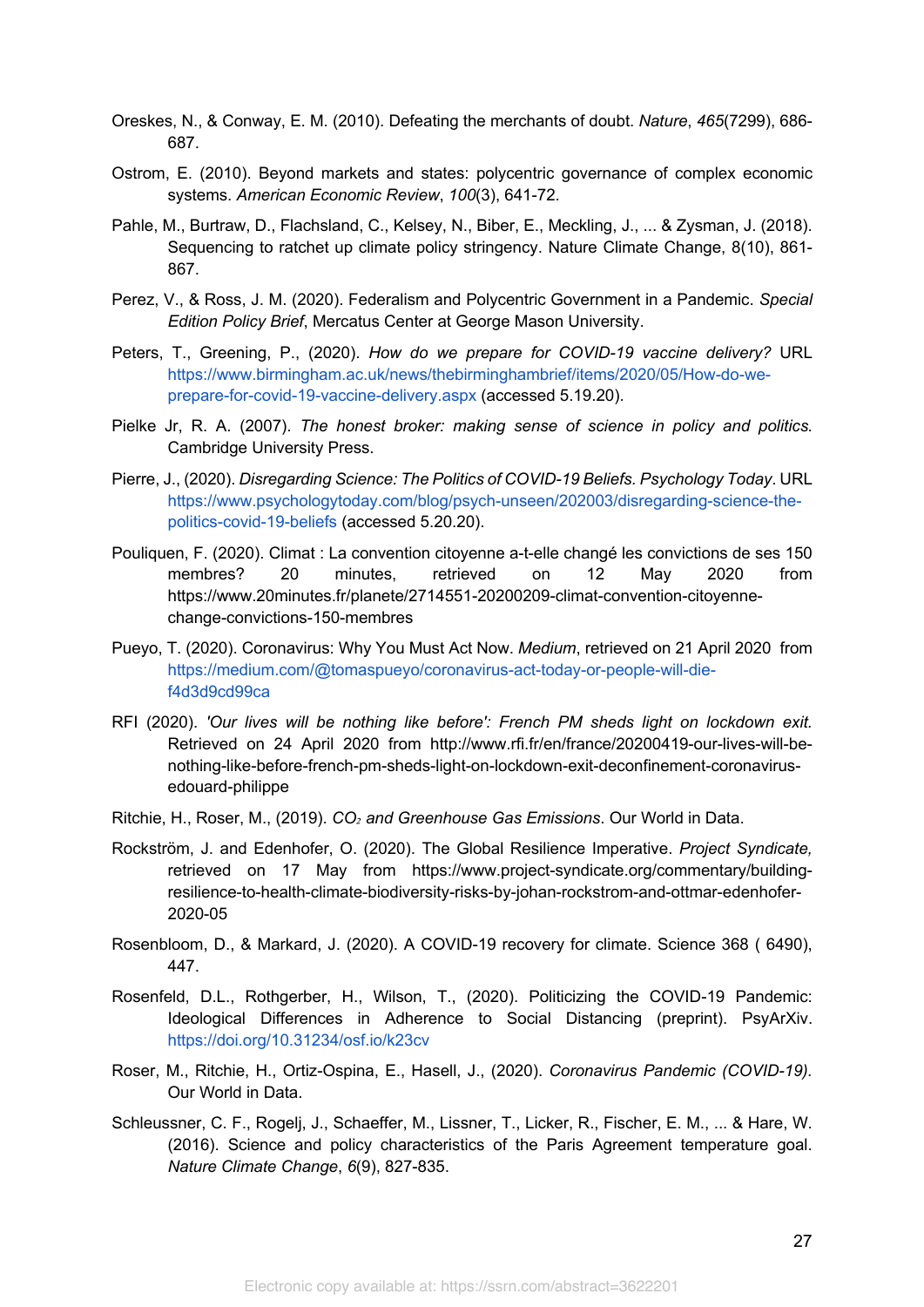- Scruton, R., (2012). Green Philosophy: How to think seriously about the planet. [electronic resource], Ebook central. Atlantic Books Ltd.
- Seaman, J., (2020). COVID-19 and Europe-China relations: a country-level analysis.
- Settele, J., Díaz, S., Brondizio, E., and Daszak, P., (2020) *Stimulus Measures Must Save Lives, Protect Livelihoods, and Safeguard Nature to Reduce the Risk of Future Pandemics.*  Intergovernmental Science-Policy Platform on Biodiversity and Ecosystem Services (IPBES) Expert Guest Article on 27 April 2020 COVID-19. Retrieved from: https://ipbes.net/sites/default/files/2020- 04/COVID19%20Stimulus%20IPBES%20Guest%20Article\_English.pdf
- Shephardson, D., (2020). *Pentagon awarding contract to boost N95 mask production capacity by*

*39 million*. Reuters.

- Singer, P., Mintz-Woo, K. (2020). Put a price on carbon now! Project Syndicate, retrieve on 20 May from: https://www.project-syndicate.org/commentary/low-oil-prices-ideal-time-for-carbontax-by-peter-singer-and-kian-mintz-woo-2020-05
- Starnini, M., Boguñá, M., Serrano, M.Á., (2019). The interconnected wealth of nations: Shock propagation on global trade-investment multiplex networks. *Scientific Reports* 9, 13079. https://doi.org/10.1038/s41598-019-49173-2
- Steele, K. (2012). The scientist qua policy advisor makes value judgments. *Philosophy of Science*, *79*(5), 893-904.
- Stiglitz, J. E. (2019). Addressing climate change through price and non-price interventions. *European Economic Review*, *119*, 594-612.
- Stiglitz, J. E. (2020). Internationalizing the Crisis. *Project Syndicate*, retrieved on 22 April 2020 from https://www.project-syndicate.org/commentary/covid19-impact-on-developingemerging-economies-by-joseph-e-stiglitz-2020-04
- Stobbe, (2020). *Health official says US missed some chances to slow virus*. Associated Press News. URL https://apnews.com/a758f05f337736e93dd0c280deff9b10 (accessed 5.19.20).
- Sumner, A., Hoy, C., Ortiz-Juarez, E., (2020). *Estimates of the impact of COVID-19 on global poverty*. UNU-WIDER. URL https://www.wider.unu.edu/publication/estimates-impactcovid-19-global-poverty (accessed 5.19.20).
- Sunstein, C. (1997). Bad deaths. *Journal of Risk and Uncertainty*, *14*(3), 259-282.
- The Economist, (2020). *Could travel bubbles offer a route to economic recovery?* The Economist.
- The White House, (2020). *President Donald J. Trump Is Demanding Accountability from the World Health Organization*. The White House. URL https://www.whitehouse.gov/briefingsstatements/president-donald-j-trump-demanding-accountability-world-healthorganization/ (accessed 5.19.20).
- Thorp, H. H. (2020) Why WHO? *Science,* DOI: 10.1126/science.abc3400Fana, M., Tolan, S., Torrejón, S., Urzi Brancati, C., Fernández-Macías, E. (2020). *The COVID confinement measures and EU labour markets*, EUR 30190 EN, Publications Office of the European Union, Luxembourg, doi:10.2760/079230, JRC120578.
- Tol, R.S.J., Downing, T.E., Kuik, O.J., Smith, J.B., (2004). Distributional aspects of climate change impacts. *Global Environmental Change*, The Benefits of Climate Policy 14, 259–272. https://doi.org/10.1016/j.gloenvcha.2004.04.007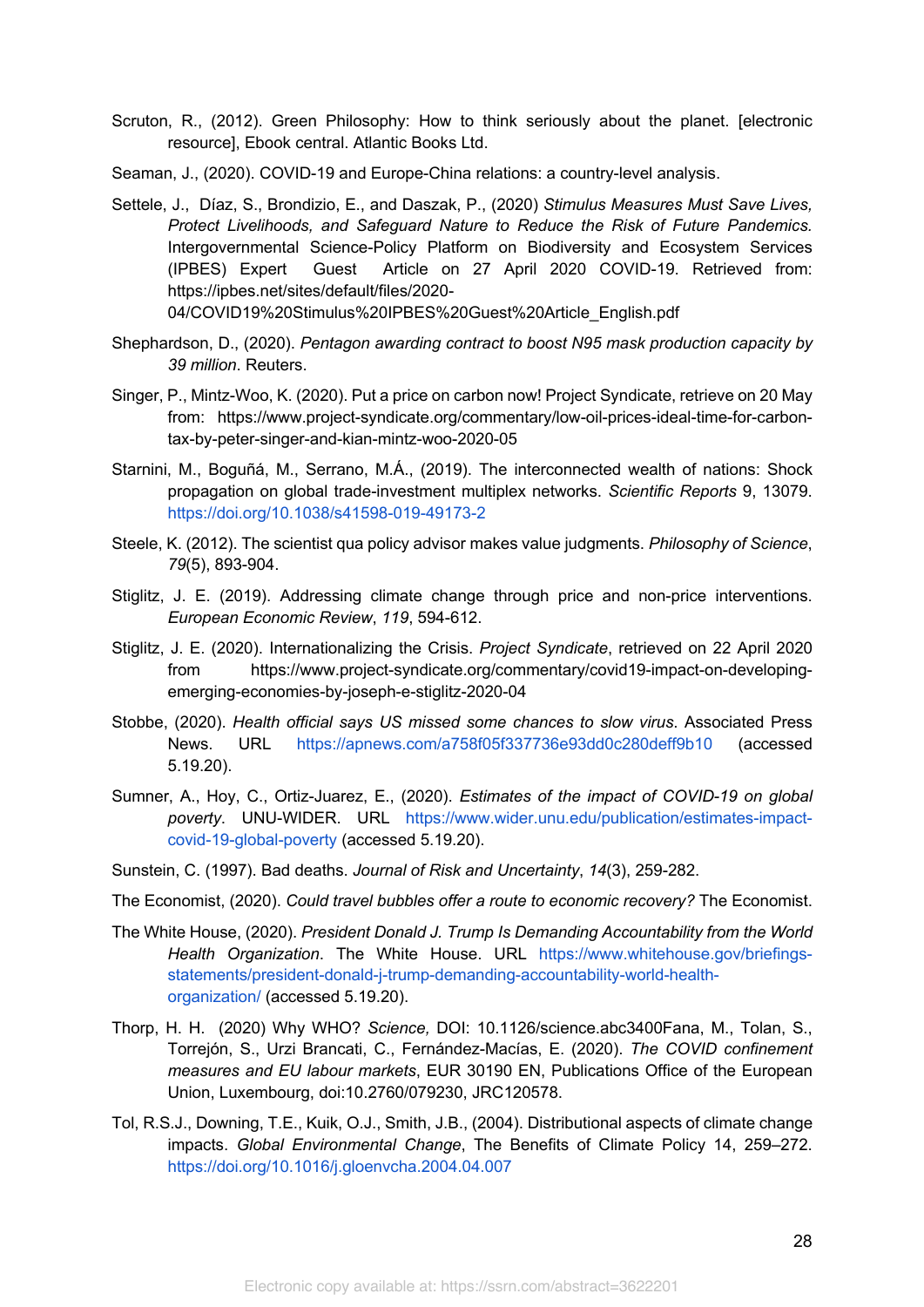- Tranter, B., Booth, K., (2015). Scepticism in a changing climate: A cross-national study. *Global Environmental Change* 33, 154–164. https://doi.org/10.1016/j.gloenvcha.2015.05.003
- Trump, D., (2020). Memorandum on Order Under the Defense Production Act Regarding the Purchase of Ventilators.
- Tversky, A. and Kahneman, D. (1973), 'Availability: A Heuristic for Judging Frequency and Probability', Cognitive Psychology, 5, pp. 207-232.
- Tversky, A. and Kahneman, D. (1974). *Judgement under Uncertainty: Heuristics and Biases.* Science vol. 185.
- UN News (2020). UN tackles 'infodemic' of misinformation and cybercrime in COVID-19 crisis, retrieved on 8 May 2020 from https://www.un.org/en/un-coronavirus-communicationsteam/un-tackling-%E2%80%98infodemic%E2%80%99-misinformation-and-cybercrimecovid-19
- US Interagency Group (2016). Interagency working group on social cost of carbon: Technical update of the social cost of carbon for regulatory impact analysis under executive order 12866. Technical report, United States Government. Retrieved from:https://19january2017snapshot.epa.gov/sites/production/files/2016- 12/documents/sc\_co2\_tsd\_august\_2016.pdf
- Victor, D., Geels, F., Sharpe, S., (2019). *Accelerating the Low Carbon Transition: The case for stronger, more targeted and coordinated international action*. Brookings, London.
- von Braun, J., Zamagni, S., Sánchez Sorondo, M. (2020) The moment to see the poor. Science: Vol. 368, Issue 6488, pp. 214. DOI: 10.1126/science.abc2255
- Wang, C. J., Ng, C. Y., & Brook, R. H. (2020). Response to COVID-19 in Taiwan: big data analytics, new technology, and proactive testing. *JAMA*, 323(14), 1341-1342, doi:10.1001/jama.2020.3151.
- Wheaton, S., (2020). *Chinese vaccine would be 'global public good,' Xi says*. Politico. URL https://www.politico.com/news/2020/05/18/chinese-vaccine-would-be-global-public-goodxi-says-265039 (accessed 5.19.20).
- Whiting, K., (2020). *These countries are making 'travel bubbles' for post-lockdown tourism*. World Economic Forum. URL https://www.weforum.org/agenda/2020/05/tourism-coronavirustravel-bubble-lockdown/ (accessed 5.19.20).
- Whitmarsh, L., & Corner, A. (2017). Tools for a new climate conversation: A mixed-methods study of language for public engagement across the political spectrum. *Global Environmental Change*, *42*, 122-135.
- WHO, (2020a). *World Health Organisation Timeline - COVID-19*. URL https://www.who.int/newsroom/detail/27-04-2020-who-timeline---covid-19 (accessed 5.18.20).
- WHO, (2020b). *Public statement for collaboration on COVID-19 vaccine development*. Public statement for collaboration on COVID-19 vaccine development. URL https://www.who.int/news-room/detail/13-04-2020-public-statement-for-collaboration-oncovid-19-vaccine-development (accessed 5.19.20).
- World Resources Institute (2019). Accelerating America's Pledge: How U.S. States, Cities and Businesses Can Deliver Ambitious Climate Action. Retrieved on 21 April 2020 from https://www.wri.org/blog/2019/12/accelerating-americas-pledge-how-us-states-cities-andbusinesses-can-deliver-ambitious